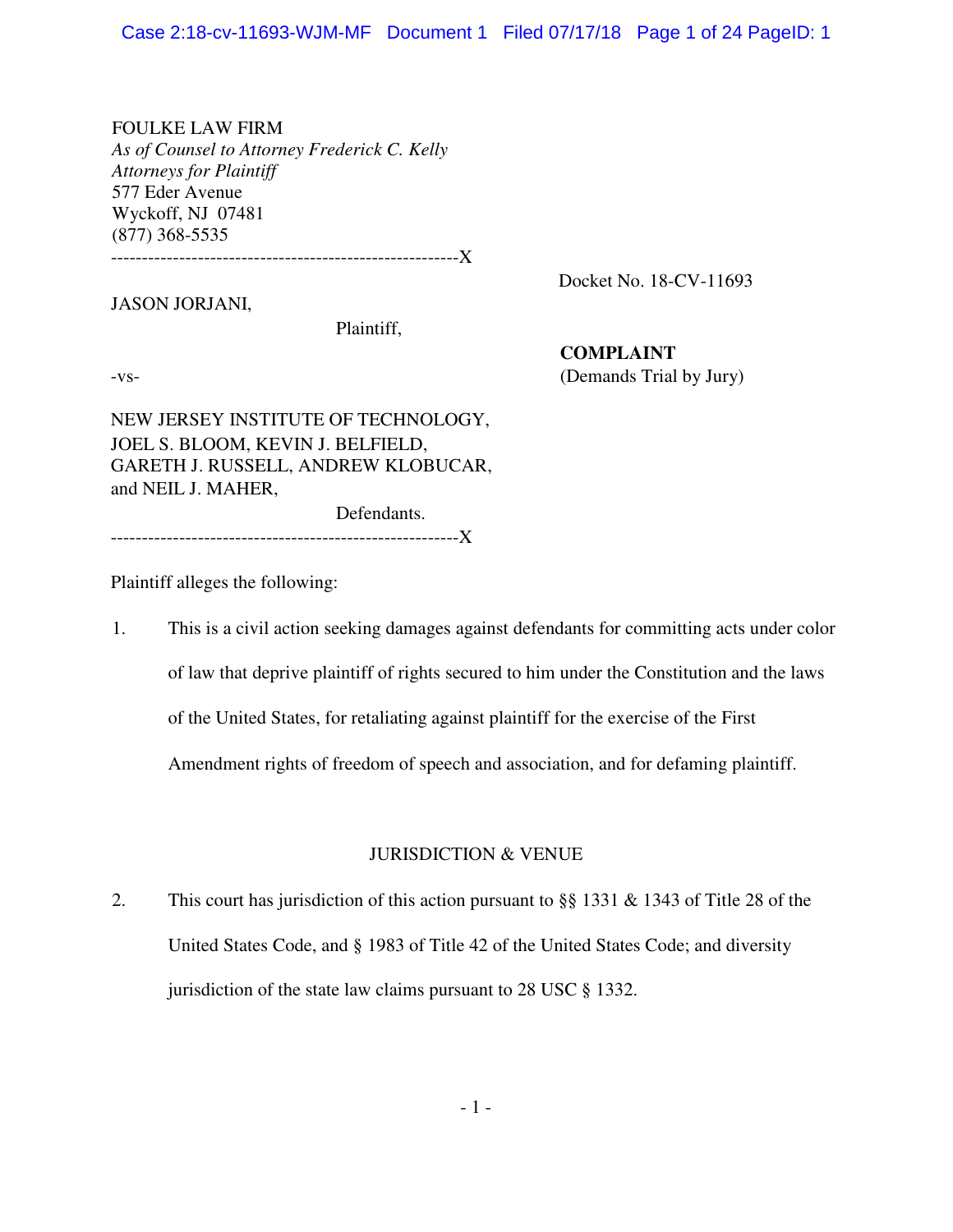3. Venue is properly laid in this court under the provisions of 28 USC § 1391(b)(2) by reason of the fact that a substantial part of the events or omissions giving rise to the claims herein occurred within the district.

## PARTIES

- 4. Plaintiff Jason Jorjani is a citizen and resident of New York, New York, and of the United States of America. He is and at all relevant times was a governmental employee of the Defendant New Jersey Institute of Technology; however, his contract has been refused renewal beyond the current academic year.
- 5. Defendant New Jersey Institute of Technology, (hereafter, "NJIT") is a public university with offices and a campus at University Heights, Newark, New Jersey. NJIT is organized and existing under the laws of the State of New Jersey and is a public corporate entity of the State of New Jersey, established by NJ 18A:64E-14.
- 6. NJIT is governed by a Board of Trustees per N.J.S.A. 18A:64E-18.
	- a. Per subsection (b) of N.J.S.A. 18A:64E-18, said Board of Trustees has final authority to determine policies for the organization, administration and development of NJIT.
	- b. Per subsection (i) of N.J.S.A. 18A:64E-18, said Board of Trustees has final authority to determine controversies and disputes concerning tenure, personnel matters and other issues involving the university arising under Title 18A of the New Jersey Statutes.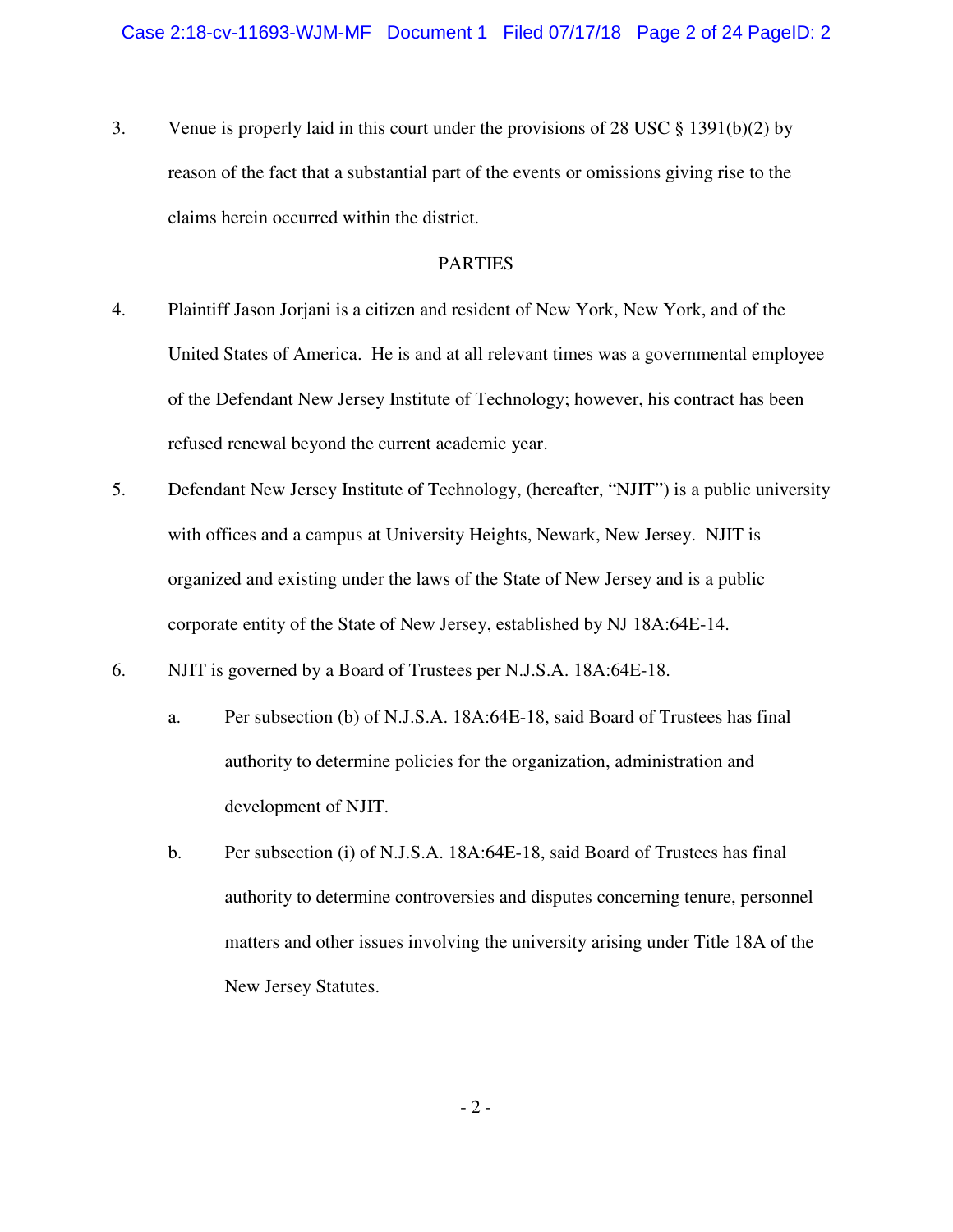- c. Per subsection (o) of N.J.S.A. 18A:64E-18, said Board of Trustees has authority to adopt bylaws and amend the same.
- d. Accordingly, the Board of Trustees has, and at all relevant times had, policymaking authority for NJIT rendering its behavior an act of official government policy for liability purposes. Furthermore, the Board of Trustees is, and at all

relevant times was, an official body with authority to ratify the unconstitutional actions of a subordinate – to wit, Defendant Bloom – rendering such behavior official for liability purposes.

- 7. Defendant Joel S. Bloom is, and at all relevant times was, the President of NJIT and an employee of NJIT. Upon information and belief, Defendant Bloom is a resident of the State of New Jersey.
	- a. Per subsection (h) of N.J.S.A. 18A:64E-18, Defendant Bloom is, and at all relevant times was, charged with nominating or recommending the appointment, removal, promotion and transfer all other officers, agents, or employees of NJIT to the Board of Trustees.
	- b. Per NJIT Bylaws Article III, §1, Defendant Bloom is, and at all relevant times was, the chief executive officer of the Board of Trustees of NJIT.
	- c. Furthermore, per NJIT Bylaws Article III, §2 (D), Defendant Bloom is, and at all relevant times was, charged with the duty to execute and make effective the policies, orders, decisions and other acts of the Board of Trustees; and, upon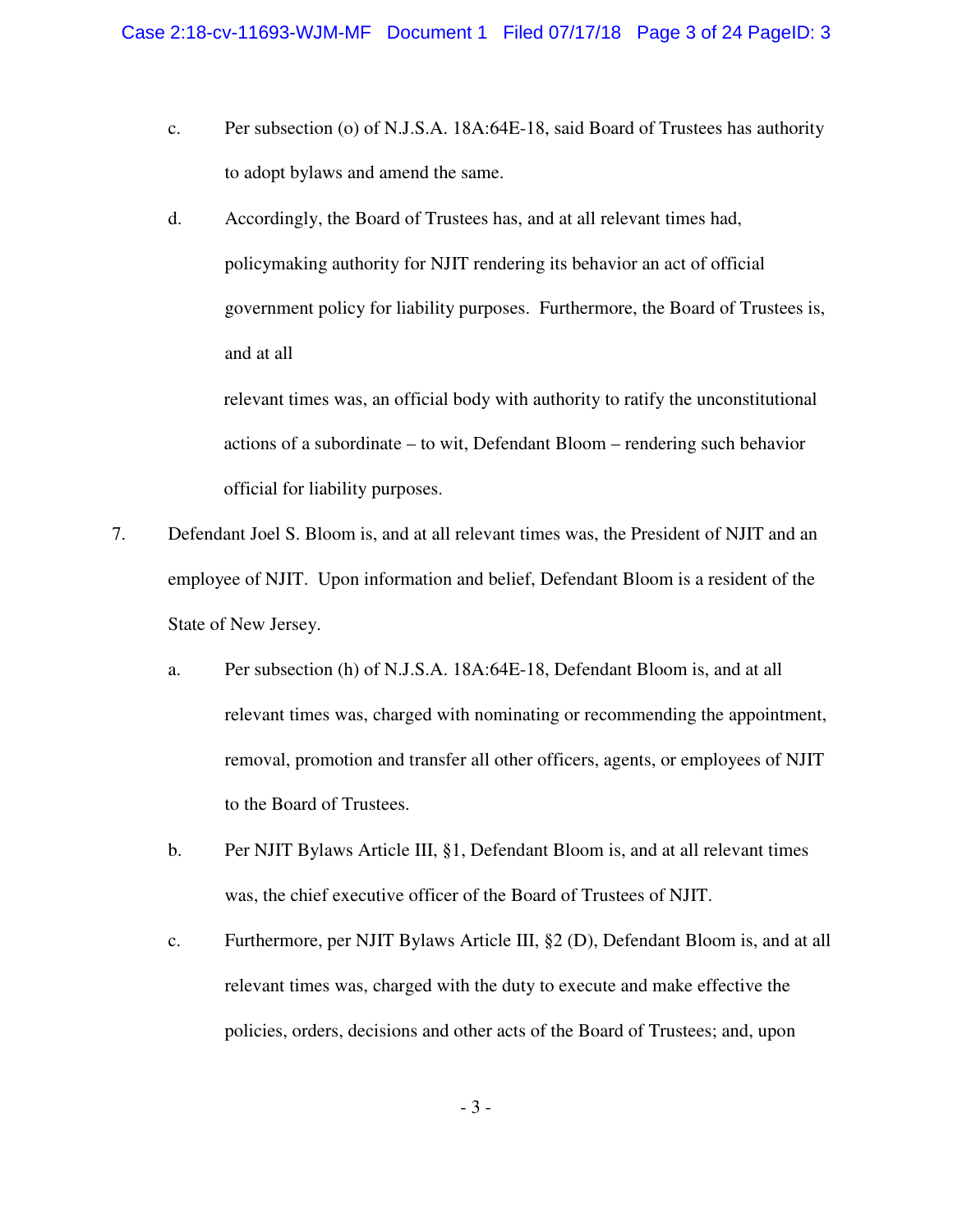information and belief, pursuant to the same subsection, Defendant Bloom was delegated authority by the Board of Trustees or its Chairman to make decisions or recommendations bearing on the investigation, suspension, hiring, and firing of NJIT's faculty.

- d. As such, Defendant Bloom is a subordinate of the Board of Trustees. In the alternative, Defendant Bloom is a final policy maker in his own right rendering his behavior an act of official government policy.
- 8. Defendant Dean Kevin J. Belfield is, and at all relevant times was, the Dean of the College of Science and Liberal Arts at NJIT and an employee of NJIT. Upon information and belief, Defendant Belfield is a resident of the State of New Jersey.
- 9. Defendant Gareth J. Russell is, and at all relevant times was, a Professor at NJIT and Chair of the Biology Department; and an employee of NJIT. Upon information and belief, Defendant Russell is a resident of the State of New Jersey.
- 10. Defendant Andrew Klobucar is, and at all relevant times was, a Professor at NJIT and President of the Faculty Senate; and an employee of NJIT. Upon information and belief, Defendant Klobucar is a resident of the State of New Jersey.
- 11. Defendant Neil J. Maher is, and at all relevant times was, a Professor at NJIT and Chairman of Federated Department of History at New Jersey Institute; and an employee of NJIT. Upon information and belief, Defendant Maher is a resident of the State of New Jersey.

## STATEMENT OF FACT

- 4 -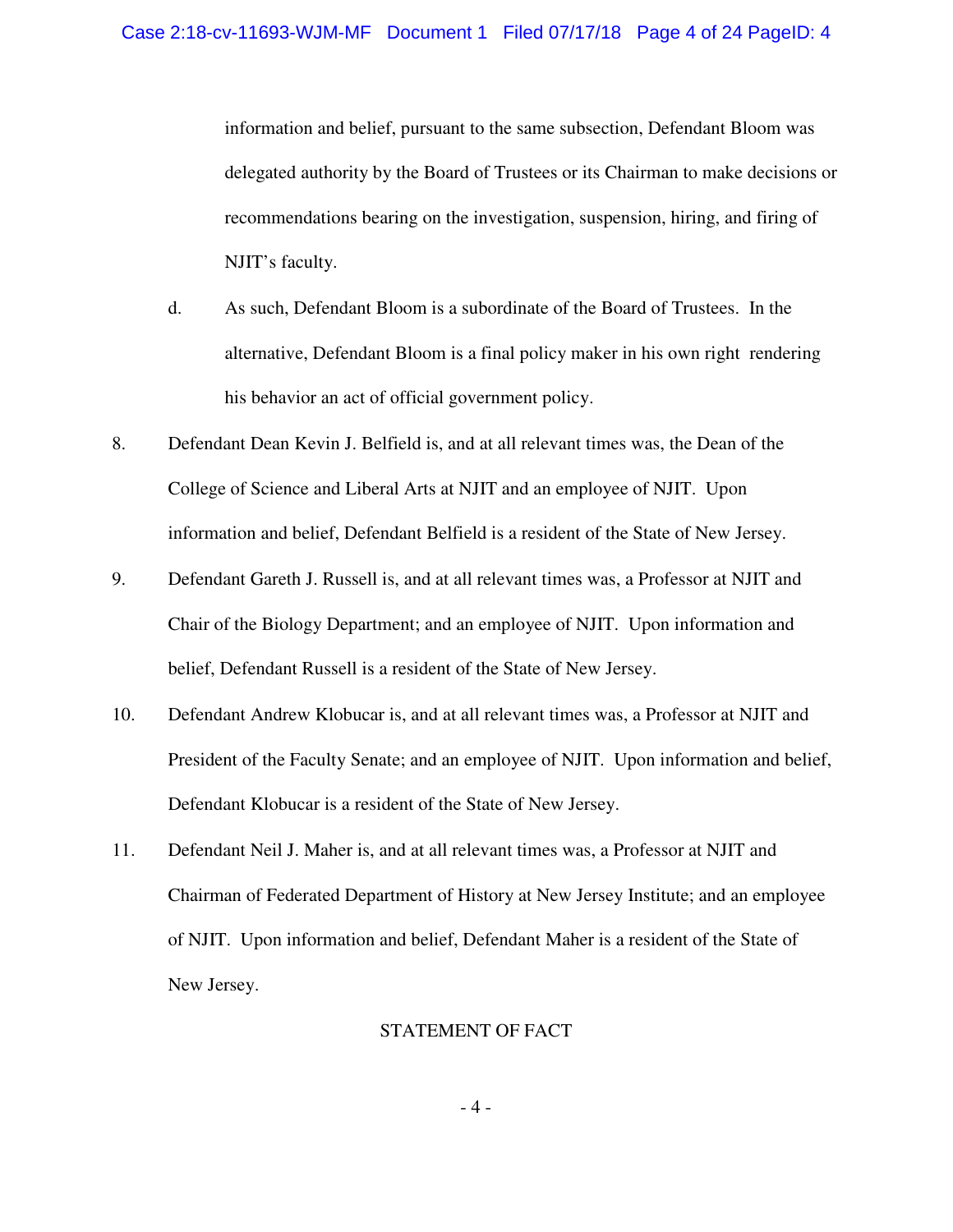- 12. Plaintiff received a doctorate in philosophy from the State University of New York at Stony Brook in 2013.
- 13. Plaintiff was hired as a full time lecturer in the Philosophy Department by Defendant NJIT through action by the Board of Trustees in the late Spring or early Summer of 2015 and began teaching at NJIT in the Fall of 2015.
- 14. His contract was renewed by the Board of Trustees in the Spring of 2016 and again in the Spring of 2017. Plaintiff taught at NJIT in the 2015–2016 academic year and in the 2016-2017 academic year. In both of those academic years, Plaintiff received student and employee evaluations reflecting above average performance as a professor.
- 15. As set forth below, due to the actions of Defendants, Plaintiff's duties were interrupted at the start of the 2017–2018 academic year.
- 16. NJIT has accepted the mandate of academic freedom as an important part of the common good.
- 17. NJIT has assented to the proposition that academic freedom, in the context of the common good, "depends upon the free search for truth and its free exposition." Moreover, the NJIT has taken the position that it is the "antithesis of academic freedom" to engage in acts "which in effect deny freedom of speech, [and] the freedom to be heard." In particular, NJIT has committed itself to the proposition that when a college or university teacher – which Plaintiff undoubtedly was at all relevant times herein – speaks or writes as a citizen, he should be free from institutional censorship or discipline.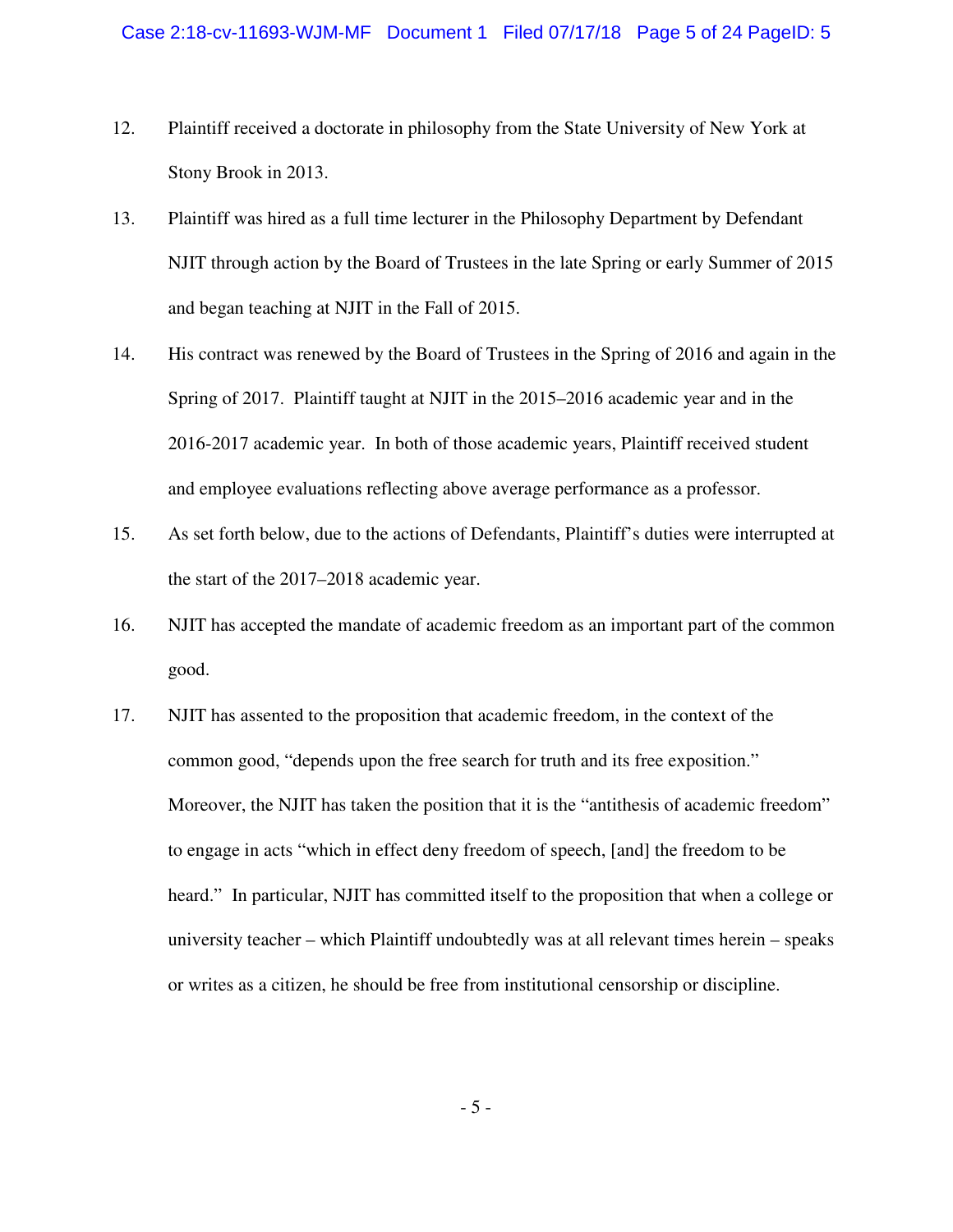- 18. Yet as shown herein, Defendants violated Plaintiff's academic freedom with gross hypocrisy; stifled Plaintiff's free search for truth; retaliated against Plaintiff for the exercise of free speech; and subjected Plaintiff to institutional censorship and discipline for speaking and writing as a citizen.
- 19. In the summer of 2017, while off campus and not working on his employer's time, Plaintiff was surreptitiously taped speaking about matters of public concern in a pub in New York City.
- 20. The organization that had put Plaintiff under surveillance and surreptitiously taped him is known as "Hope Not Hate." It is a self appointed ideological watchdog organization, with a stated aim of "deconstructing" those whom it disapproves and denigrates as "fascist" or "extremist." To this end, "Hope Not Hate" undertakes intellectual witch hunts.
- 21. Said self appointed ideological watchdog accomplishes its ends by spying on people and lying to those it targets for having impure thoughts. The self appointed ideological watchdog euphemistically refers to this process of deception as "infiltration" and going "undercover." Thus, in Plaintiff's case the self appointed ideological watchdog sent a man named Patrik Hermansson to falsely pass himself off as a graduate student called "Erik Hellberg" who was pursuing research into how the Left persecutes and silences Right wing thought in academia<sup>1</sup>. Under such false (and ironic) pretense, this

 $\overline{a}$ 

<sup>&</sup>lt;sup>1</sup> The New York Times Op -Ed referenced *infra*. is in accord, stating that Hermansson was "Posing as a student writing a thesis about the suppression of right-wing speech..."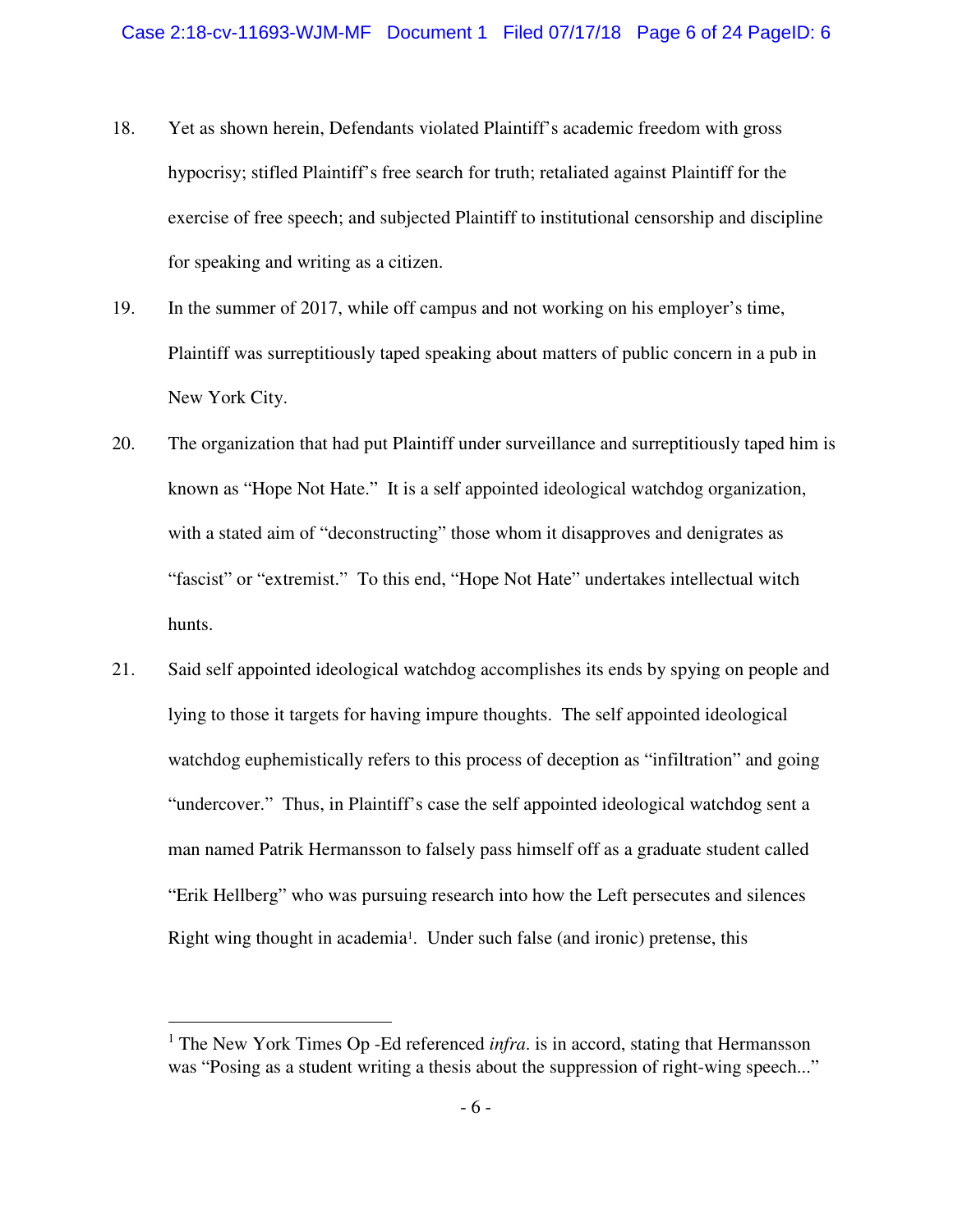Hermansson gained the confidence of Plaintiff and convinced Plaintiff to meet and speak with him at a pub in New York City.

- 22. Hermansson then secretly video taped the conversation, which lasted for several hours and covered a wide range of subjects, some of which are confined by powerful contemporary taboos, as the subject of race is so confined. The conversation unquestionably touched on matters of public concern because it dealt with, among other things, race, immigration into the West, and politics.
- 23. Part of this hours long conversation surreptitiously obtained and recorded ended up embedded in a "New York Times" Op - Ed on September 19, 2017.
- 24. However, the snippet of conversation that ended up embedded in said "New York Times" Op - Ed on September 19, 2017 was cut and spliced from many different parts of multiple conversations, then restitched together to falsely portray Plaintiff's views as extreme or sensational.
- 25. The snippet of conversation that ended up embedded in said "New York Times" Op Ed on September 19, 2017 falsely attributed views to Plaintiff which are not his by presenting incomplete statements and false juxtapositions.
- 26. Upon information and belief, Hermansson or someone acting in concert with him edited the video tape of Professor Jorjani, or perhaps the author of the "New York Times" Op Ed on September 19, 2017 edited the video tape of Professor Jorjani. In any event, prior to publication by the New York Times, someone deliberately edited the video tape so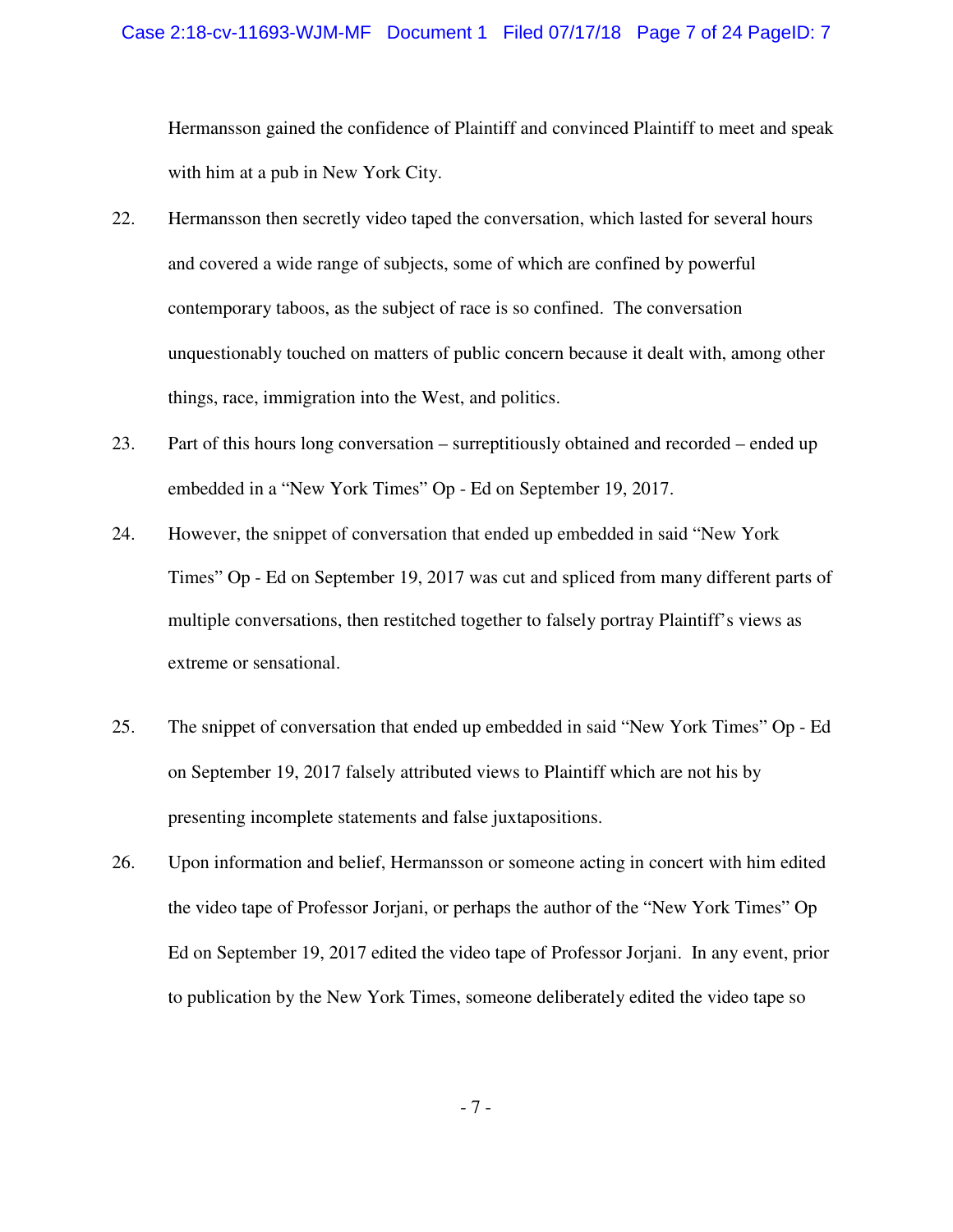that the snippet of conversation falsely portrayed Plaintiff's views as extreme or sensational.

- 27. Nevertheless, the fact that the snippet of conversation that was embedded in said "New York Times" Op - Ed had been heavily edited was an obvious fact.
- 28. Plaintiff had also briefly addressed a conference known as the National Policy Institute in November of 2016, which he attended to promote books printed by a publisher of which he was then editor (said publisher being Arktos Media, Ltd.). At said conference, Plaintiff spoke about, *inter alia*, the constructive criticism of the contemporary political order and modern culture offered by the books published by Arktos Media, which subjects are unquestionably matters of public concern. Also, Plaintiff had again been speaking off campus and on his own time.
- 29. Part of Plaintiff's words delivered to the National Policy Institute also ended up embedded in the "New York Times" Op - Ed on September 19, 2017, again in truncated form.
- 30. On or about the Fall of 2016, Plaintiff also formed alliances within the loose body of fellow citizens who associated with the political movement known as the Alt Right in order to widen the message of his philosophy, which he describes as an affirmation of the Indo–European Tradition, which he further describes as the idea that European cultures are intimately related to those of Greater Iran and the Persianate World, Hindu India and the Buddhist East and are the sources the world's greatest scientific, artistic and spiritual developments. On or about January of 2017, Plaintiff formed the Alt Right Corporation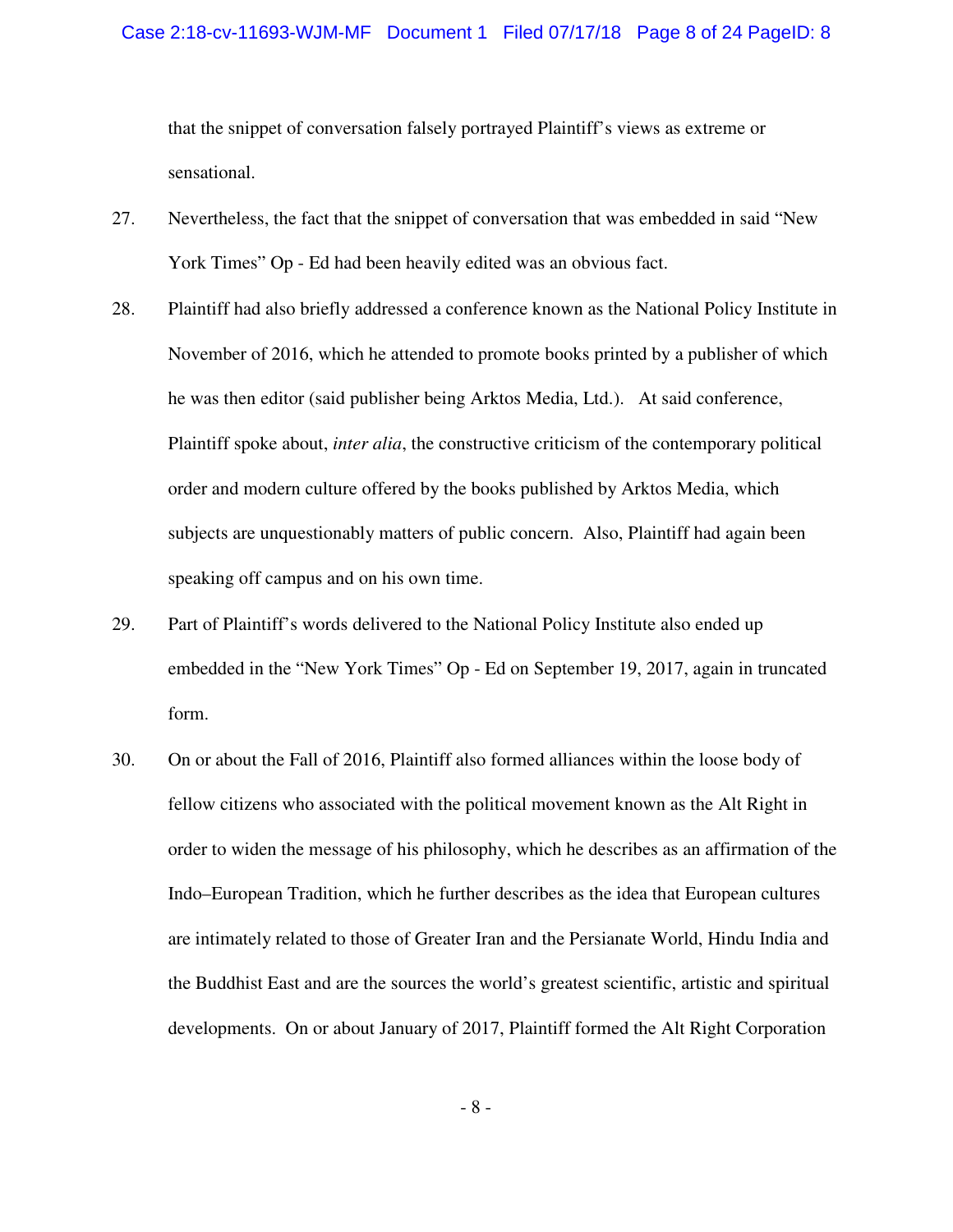with the aim of broadening this message. Said activities were unquestionably protected political activities.

- 31. On or about September 19, 2017, Defendants Bloom and Belfield read said "New York Times" Op - Ed of September 19, 2017, which featured the embedded snippet of conversation from Plaintiff.
- 32. Defendants Bloom and Belfield realized that the snippet was appearing in the Op-Ed section of the "New York Times."
- 33. Defendants Bloom and Belfield knew that Op-Ed section of the "New York Times" is a venue reserved for political commentary and other tendentious pieces (in contrast to the fact oriented News section of the paper).
- 34. Defendants Bloom and Belfield also realized that the embedded snippet of conversation from Plaintiff had been heavily edited, and cut and spliced from many different parts of multiple conversations, then restitched together.
- 35. Nevertheless, on September 20, 2017, less than 24 hours after the appearance of the "New York Times Op -Ed" featuring Plaintiff, Defendants Bloom and Belfield initiated a campaign against Plaintiff by sending a faculty and staff wide e-mail which stated the following:

"NJIT is a university that embraces diversity and sees it as a source of strength. The statements made by Mr. Jorjani in a video recently published by The New York Times are repugnant and antithetical to our institution's core values."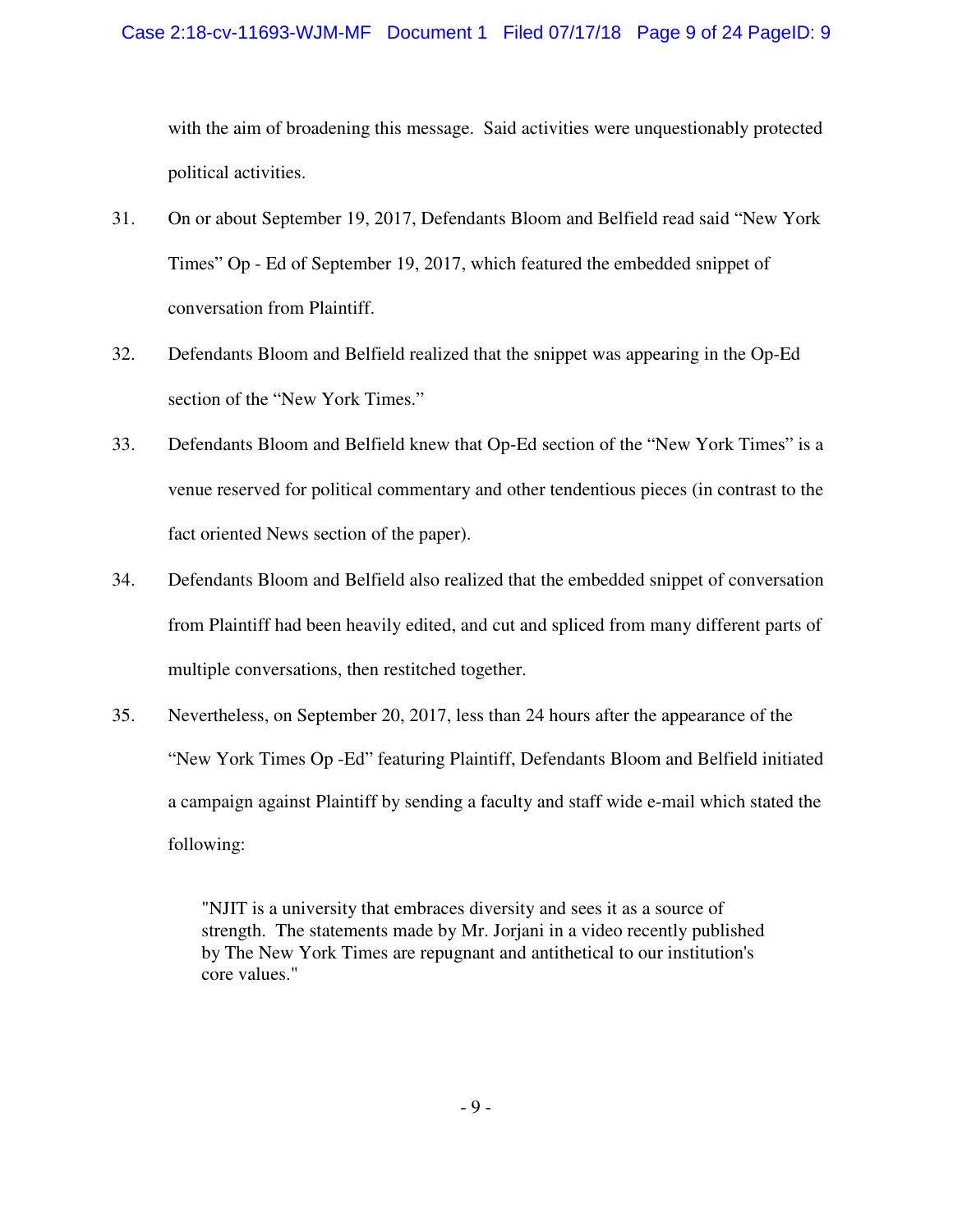- 36. Thus, in their Mass Email of September 20<sup>th</sup>, Defendants Bloom and Belfield implied that the sensationalized views falsely attributed to Plaintiff in the snippet embedded in the New York Times Op-Ed of September 19, 2017 were accurate.
- 37. Defendants Bloom and Belfield sent said Mass Email without contacting Plaintiff to obtain his side of the story.
- 38. Defendants Bloom and Belfield sent said Mass Email before Plaintiff was afforded any opportunity in the presses to present his side of the story.
- 39. Furthermore, Defendants Bloom and Belfield were clearly signaling that they supported an intellectual witch hunt against Plaintiff, for they explicitly took issue with off campus statements allegedly made by Plaintiff, rather than with any overt actions or interactions attributed to the Plaintiff.
- 40. Strongly disapproving of what they took Plaintiff to be speaking as a citizen, Defendants Bloom and Belfield resolved to subject Plaintiff to both institutional censorship and discipline.
- 41. Said email of September 20th was leaked to the student body, and so passed from being a faculty wide e-mail to a system wide e-mail, which event was foreseeable by Defendants Bloom and Belfield.
- 42. Five days later, on September 25, 2017, Defendants orchestrated the suspension of Plaintiff without affording him either notice or hearing.
- 43. Plaintiff was notified of his suspension as it occurred by letter dated September 25, 2017, which stated in relevant part: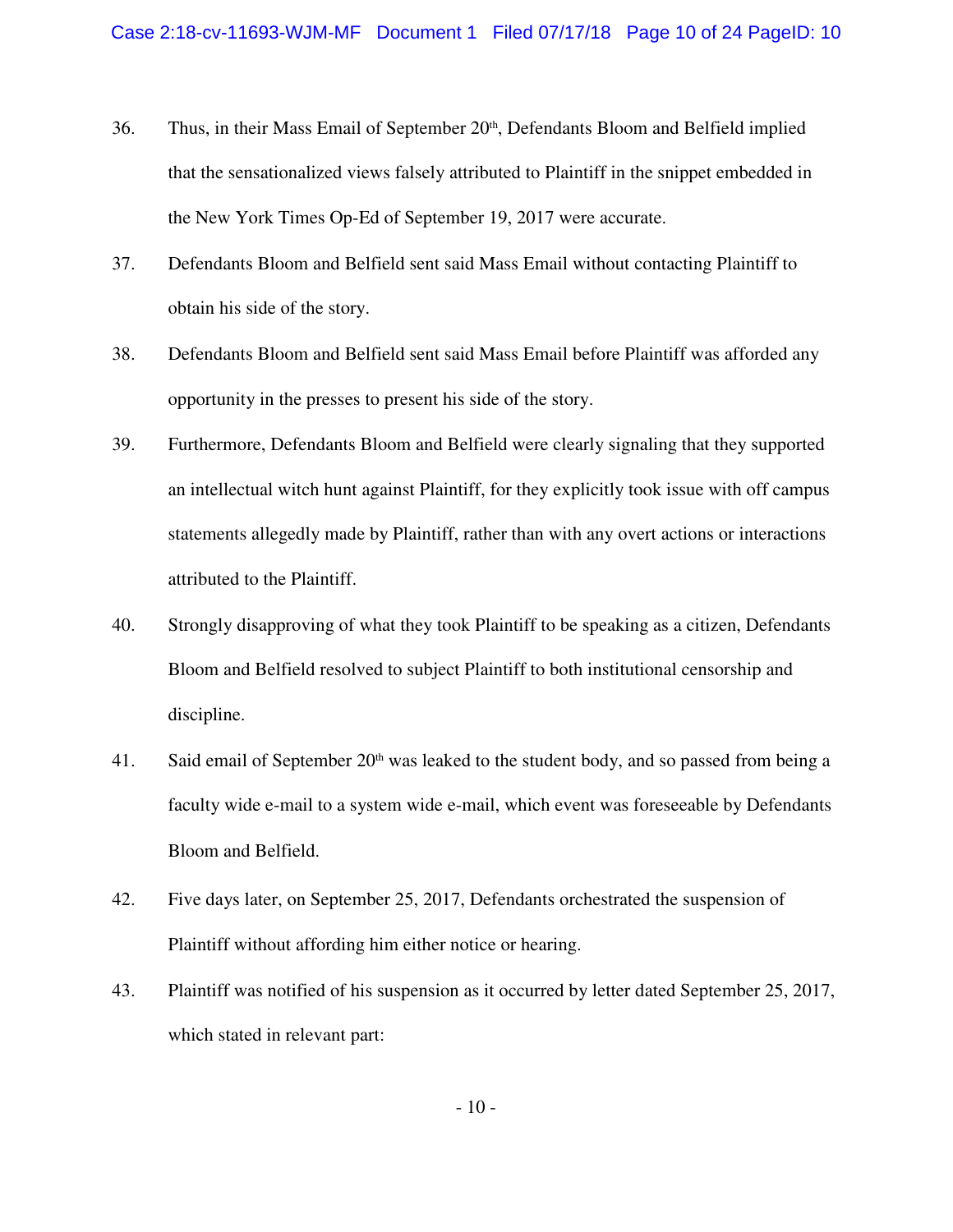"We are aware of a recent New York Times article, as well as your responses to that article. The article as related to you has caused significant disruption at the university, and based on our information, we believe that the disruption will continue to expand. Further, the article and subsequent information provided by you reveals your association with organizations that were not disclosed on your outside activity forms, despite being directed by your Chair to fully update your outside activity disclosure form last Spring. "Given the disruptive impact of these events upon the university community, we are placing you on paid administrative leave effective immediately...

- 44. Defendant Bloom then caused an investigation to be made of Plaintiff, with the aim of having him fired, or at the least not renewed beyond the current school year.
- 45. The investigation into "association with organizations that were not disclosed on [Plaintiff's] outside activity forms" and other alleged ethical lapses was a mere pretext. Rather, Plaintiff was being targeted because Defendant Bloom disapproved of the content of his speech and because of his association with a political movement he despised.
- 46. Defendants Bloom and Belfield then succeeded in whipping up a campaign against Plaintiff as other faculty members began to join in the ritual defamation.
- 47. Thus on October 4, 2017, Defendant Russell and others, following Defendant Bloom and Belfield's example, castigated Plaintiff with the following words published in "The

Vector" (NJIT's school newspaper):

"On current events, we strongly object to the use of pseudoscience to support racist ideology. In particular, we object to attempts to use details related to human evolution to support eugenics and white supremacy. Such opinions have been expressed by Jason Reza Jorjani, who until recently taught some of our students in courses on science, technology and society. What we have learned in the last decade and a half of human genomics, and more than a century of human paleontology, is that humans share much more than they differ; and that epigenetics, development and environmental factors can have as much effect as the slight genetic difference among individuals. We believe that Dr. Jorjani's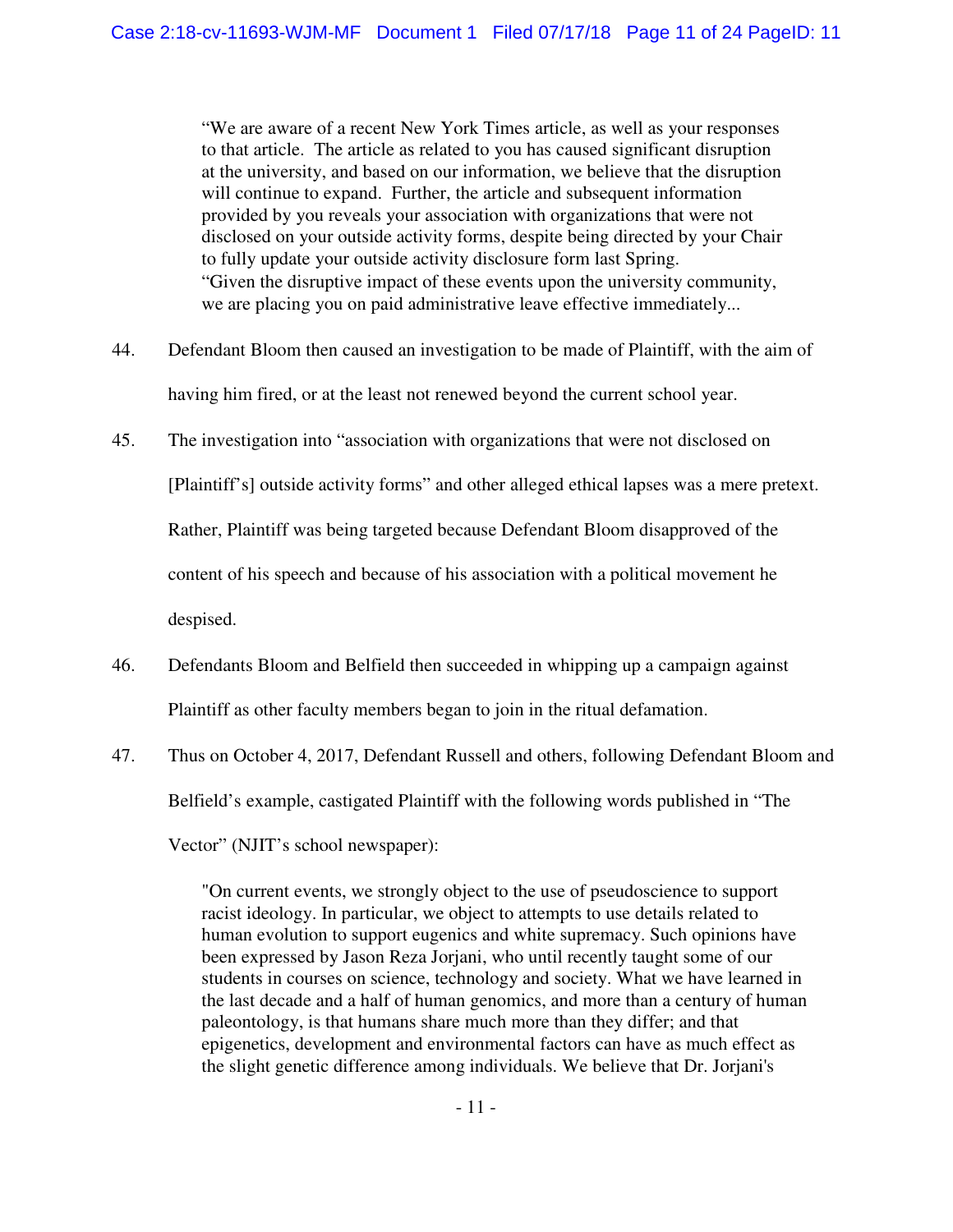beliefs, as revealed by his remarks, cannot help but produce a discriminatory and intimidating educational environment for our diverse student body. This makes him unfit to teach at NJIT, or indeed at any academic institution that considers its students to have equal value and potential."

48. And again on October 12, 2017, following Defendant Bloom and Belfield's example,

Defendant Klobucar and others castigated Plaintiff with the following words published in

"The Vector":

"NJIT is a university that embraces diversity and sees that diversity as a source of strength. The NJIT Faculty Senate finds racist pronouncements made by University Lecturer Jason Reza Jorjani to be morally repugnant. Hate and bigotry have no place on the NJIT campus."

49. And again on October 25, 2017, following Defendant Bloom and Belfield's example,

Defendant Maher and others castigated Plaintiff with the following words published in

"The Vector":

"We, the faculty and staff of the Federated Department of History at New Jersey Institute of Technology, are writing to denounce NJIT University Lecturer Jason Jorjani's views on race in his comments, writings, and interviews. A recent New York Times exposé, 'Undercover with the Alt-Right,' highlighted his association with the alt-right, a white supremacist movement, and his apparent enthusiasm about the redemption of Adolf Hitler as a great world leader."

"Troubling as those comments are, they are consistent with his other public statements, which indicate that Dr. Jorjani is a proponent of racist ideologies. Dr. Jorjani's online article, 'Against Perennial Philosophy,' in which he identifies himself as an NJIT faculty member, expresses a view of race and intelligence harking back to eugenic beliefs and 'scientific racism' long since debunked by scientists."

"As scholars of the past, we are well-prepared to provide historical context to the Aryan supremacism, eugenics, and theories of race put forth by Dr. Jorjani. In the 20th century alone, race theories and eugenic beliefs were used to support forced sterilization laws, Jim Crow legislation, restrictive immigration quotas, and the Holocaust. These ideas are not valid science but rather are reflective of prejudice and power. Just as slave owners in antebellum America utilized the now-debunked science of phrenology to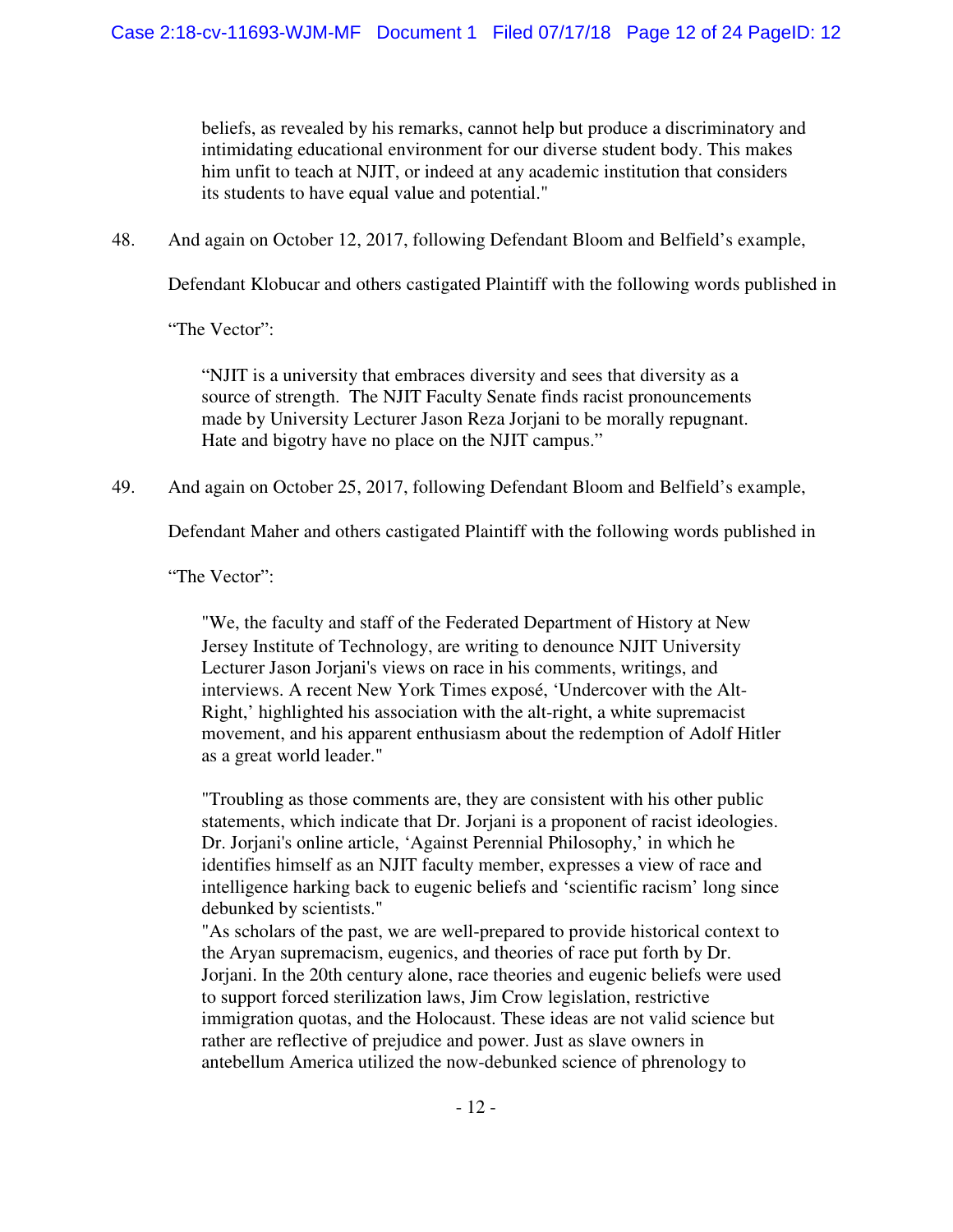justify the bondage of African-Americans, so Jorjani utilizes discredited scientific studies on intelligence and heredity in order to segregate people into racial and ethnic hierarchies on the basis of his unscientific assumptions about their fitness for participation in civilized society."

"How can we trust Dr. Jorjani to educate and evaluate our students? Are we to assume that his published views on the 'innate capacities' of different racial and ethnic groups will not influence his judgment about the diverse student body at NJIT? Dr. Jorjani's published beliefs create a hostile learning environment for students of color in particular, and his presence on the instructional staff at NJIT appears to legitimize discredited race-based ideas about intelligence and citizenship that have no place in academia. It is our collective belief that Dr. Jorjani's eventual termination as a University Lecturer would be justified and consistent with the principles of academic freedom and NJIT's mission."

- 50. By letter dated February 13, 2018, the Defendants notified Plaintiff that they were refusing to renew his employment contract beyond the current school year. Said letter was signed by NJIT Provost Fadi P. Deek and was copied to, among others, Defendant Belfield.
- 51. Defendants' said refusal to renew plaintiff's contract was not related to any alleged ethical lapses, which were mere pretexts for his severance from NJIT. Rather, Defendant's non-renewal and severance of Plaintiff were due to his engagement in speech which content was disapproved of by Defendants and his association with a political movement of which Defendants also disapproved.

FIRST CAUSE OF ACTION – FIRST AMENDMENT RETALIATION

52. Plaintiff repeats and realleges ¶¶ 1– 51 above.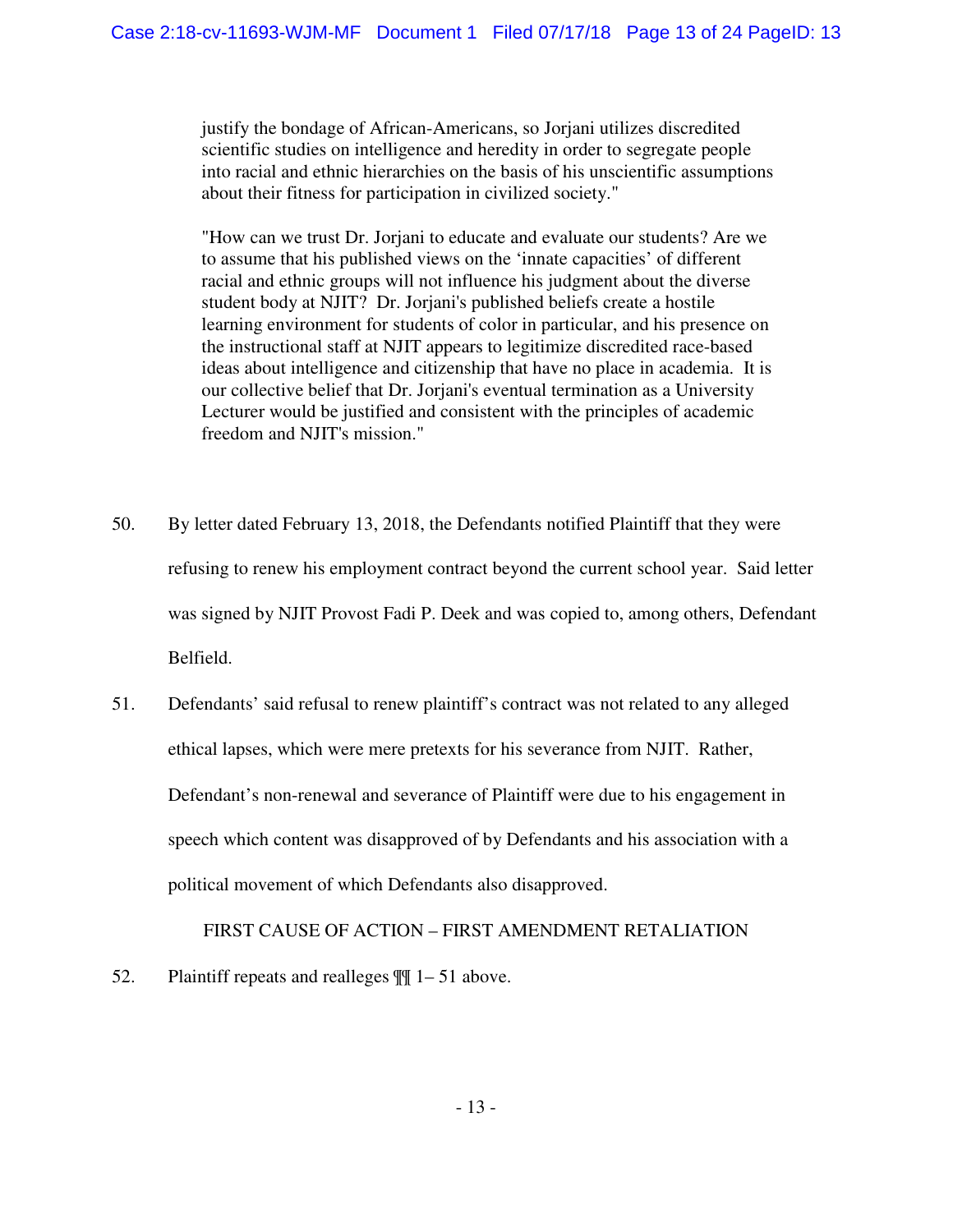- 53. The Plaintiff engaged in protected speech regarding matters of public concern when he was surreptitiously taped during the events referenced at  $\mathbb{I}$  19–22 above and when he spoke at the NPI conference referenced at  $\parallel$  28 above.
- 54. The Plaintiff engaged in protected political activities when he formed the Alt Right Corporation, referenced at ¶ 30 above.
- 55. Defendant Bloom, in and through the authority vested in him by subsection (h) of N.J.S.A. 18A:64E-18, and NJIT Bylaws Article III,  $\S$  $\setminus$   $\&$  2 (D), among others, caused Plaintiff's suspension on September 25, 2017 and launched an investigation of Plaintiff.
- 56. In so doing, Defendant Bloom abused the authority vested in him and had the aim of having Plaintiff fired or, at the very least, not renewed beyond the current academic year.
- 57. Defendant NJIT (through the Board of Trustees) ratified Defendant Bloom's actions, which were unconstitutional.
- 58. The Defendants NJIT (through the Board of Trustees) and Bloom took adverse actions against the Plaintiff when they suspended him without notice, hearing or investigation, then launched a pretextual investigation of him, and then refused to renew his contract beyond the current year (as indicated by said letter dated February 13, 2018).
- 59. A causal link exists between the protected speech and protected political activities on the one hand and the subsequent adverse actions set forth above; indeed, such protected speech and political activities were a substantial motivating factor in
	- a. the decision by Defendants NJIT (through the Board of Trustees) and Bloom to suspend Plaintiff;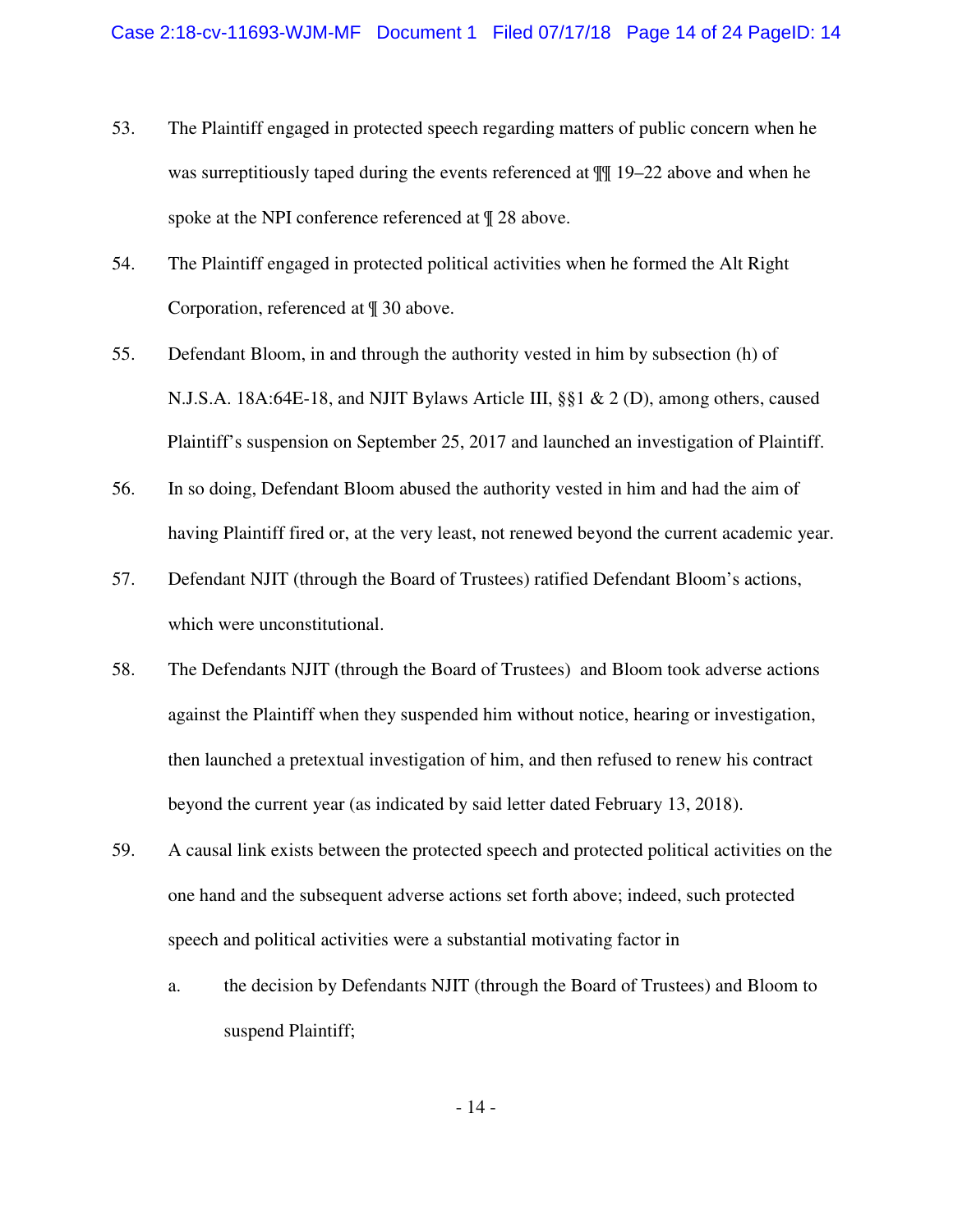- b. the decision by Defendants NJIT (through the Board of Trustees) and Bloom to launch a pretextual investigation of Plaintiff; and
- c. the decision by Defendants NJIT (through the Board of Trustees) and Bloom to refuse to renew Plaintiff's contract beyond the current year.
- 60. The actions of Defendants Defendants NJIT (through the Board of Trustees), and Bloom set forth above violated Plaintiff's right of free speech as guaranteed by the First and Fourteenth Amendments to the United States Constitution.
- 61. As a result of the foregoing, Plaintiff has been damaged by the loss of income, loss of professional stature, loss of profession, and public humiliation.
- 62. Wherefore Plaintiff demands compensatory and punitive damages, jointly and severally, in an amount to be determined at trial; and for the costs of this action, attorney's fees and such other further and different relief as this court deems just and proper.

## SECOND CAUSE OF ACTION – DEFAMATION BY BLOOM & BELFIELD

- 63. Plaintiff repeats and realleges ¶¶ 1–62 above.
- 64. On September 20, 2017, Defendants Bloom and Belfield caused the Mass Email of September 20<sup>th</sup> referenced above to be sent to all faculty and staff at NJIT.
- 65. The Mass Email of September  $20<sup>th</sup>$  referred to Plaintiff by name, was made of and concerning Plaintiff, and was so understood by those who read it .
- 66. The Mass Email of September  $20<sup>th</sup>$ :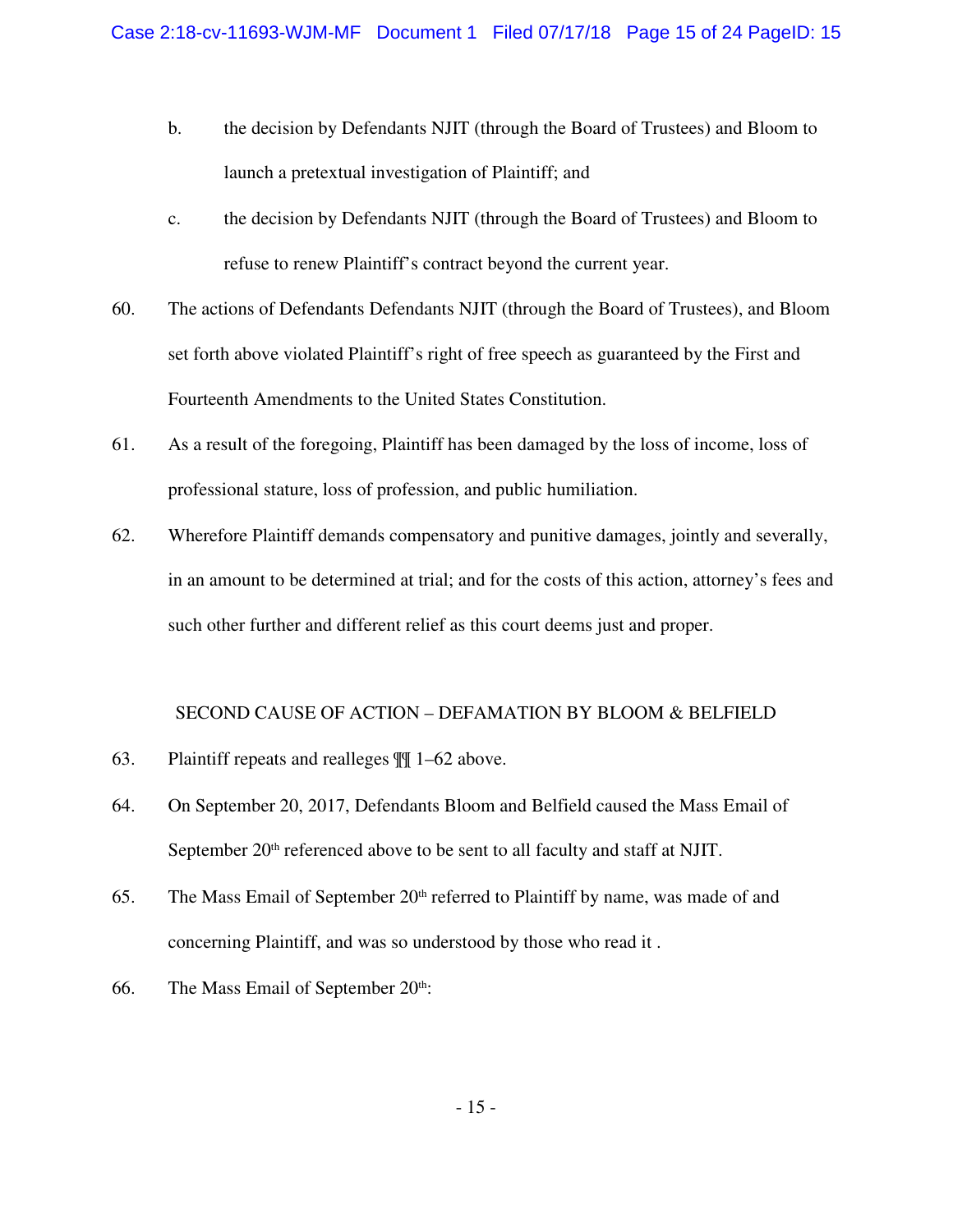- a. implied that the sensationalized views attributed to Plaintiff in the snippet embedded in the New York Times Op-Ed of September 19, 2017 were truly and accurately attributed to Plaintiff, which is false.
- b. implied that Plaintiff himself was morally repugnant and unfit to teach at NJIT, which is false.
- 67. The Mass Email of September  $20<sup>th</sup>$  is libelous on its face. It clearly exposes Plaintiff to hatred, contempt, ridicule, and obloquy because it charges Plaintiff with moral repugnancy and being unfit to teach at NJIT.
- 68. The Mass Email of September  $20<sup>th</sup>$  was seen and read on or about September 20, 2017 and thereafter by the faculty, staff and students of NJIT, and initiated a campaign against Plaintiff, which was its foreseeable and intended result.
- 69. The Mass Email of September 20<sup>th</sup> was sent despite the fact that Defendants Bloom and Belfield knew it to be false, or in reckless disregard of its falsity; or in the alternative, Defendants Bloom and Belfield were negligent in sending said Mass Email.
- 70. As a proximate result of the above, Plaintiff has suffered loss of his reputation, shame, mortification, injury to his feelings, all to his damage.
- 71. The above-described publication was not privileged because it was published by Defendants Bloom and Belfield with malice, and ill will toward Plaintiff.
- 72. On February 9, 2018, Plaintiff caused a written request for retraction to be sent to Defendants Bloom and Belfield, which requested that they retract the libelous charge in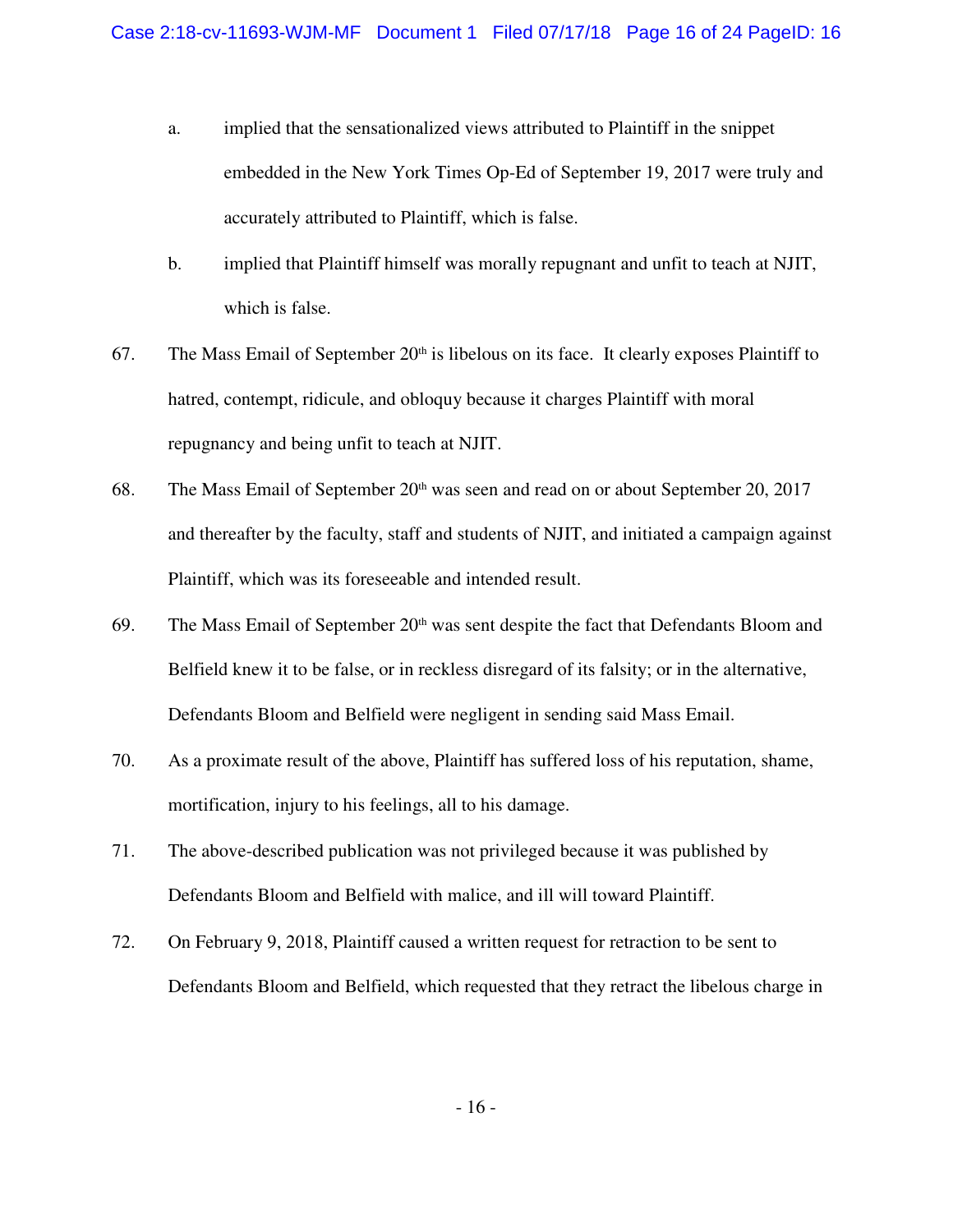as public a manner as that in which it was made, but they have failed to honor Plaintiff's request within a reasonable amount of time; and indeed have failed to honor it whatsoever.

- 73. Because of Defendants' malice or reckless disregard in publishing the Mass Email of September  $20<sup>th</sup>$ , Plaintiff seeks punitive damages.
- 74. Wherefore Plaintiff demands compensatory and punitive damages, jointly and severally, in an amount to be determined at trial; and for the costs of this action, attorney's fees and such other further and different relief as this court deems just and proper.

## THIRD CAUSE OF ACTION – DEFAMATION BY RUSSELL

- 75. Plaintiff repeats and realleges ¶¶ 1–74 above.
- 76. On October 4, 2017, Defendant Russell caused the statement referenced in ¶47 above ("The October 4th Statement") to be published in "The Vector."
- 77. The October 4th Statement appeared in the school newspaper and was widely read by the faculty, staff and students of NJIT; and by diverse people on line.
- 78. The October 4th Statement referred to Plaintiff by name, was made of and concerning Plaintiff, and was so understood by those who read it.
- 79. The October 4<sup>th</sup> Statement:
	- a. implied that the sensationalized views attributed to Plaintiff in the snippet embedded in the New York Times Op-Ed of September 19, 2017 were truly and accurately attributed to Plaintiff, which is false.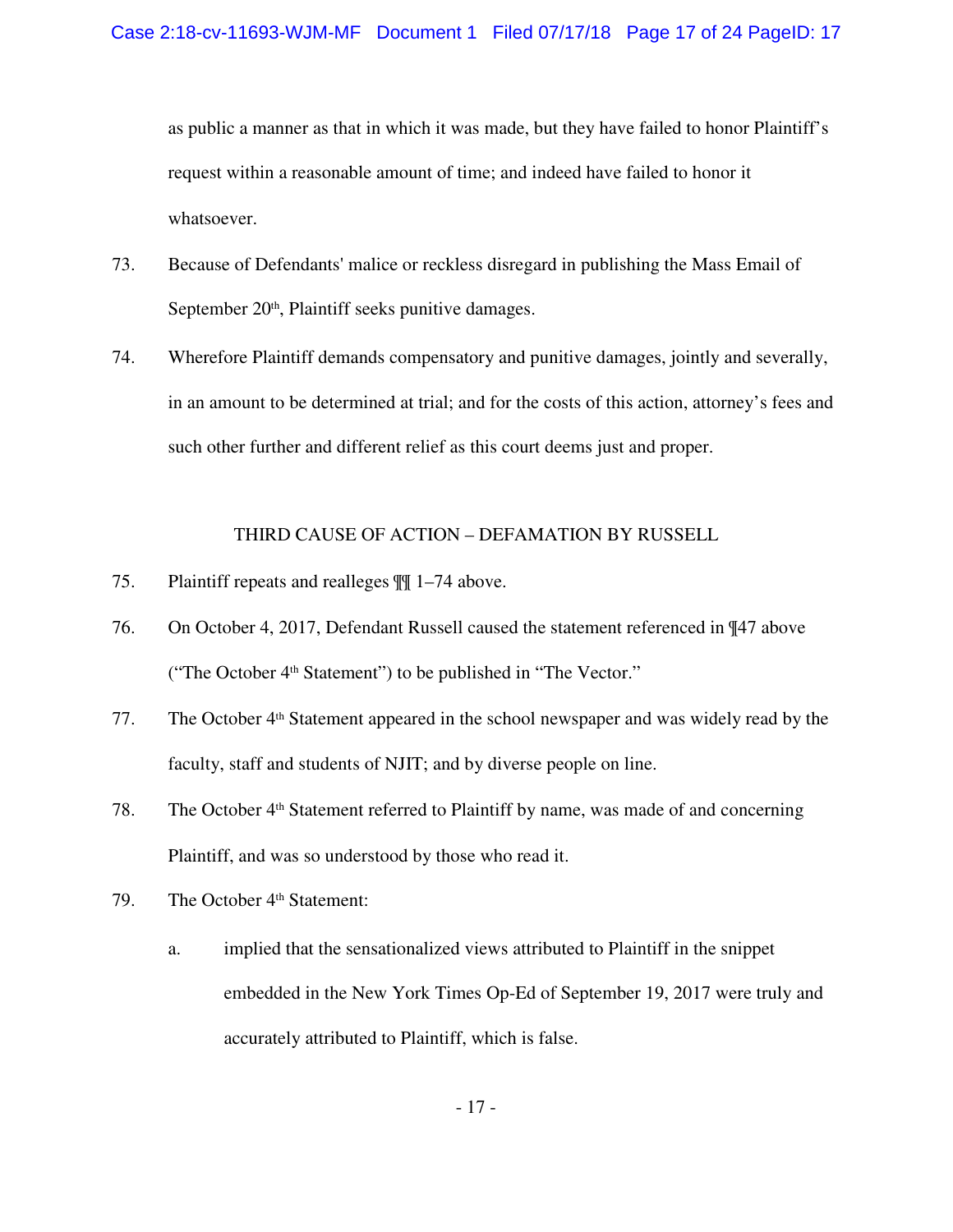- b. implied that Plaintiff himself had peddled pseudo–science and racism, was morally repugnant, created a discriminatory and intimidating educational environment, and was unfit to teach at NJIT, all of which are false.
- 80. The October 4<sup>th</sup> Statement is libelous on its face. It clearly exposes Plaintiff to hatred, contempt, ridicule, and obloquy because it charges Plaintiff with moral repugnancy and being unfit to teach at NJIT.
- 81. The October 4th Statement was seen and read on or about October 4, 2017 and thereafter by the faculty, staff and students of NJIT, and was part of a campaign against Plaintiff.
- 82. The October 4<sup>th</sup> Statement was published despite the fact that Defendant Russell knew it to be false, or in reckless disregard of its falsity; or in the alternative, Defendant Russell was negligent in making the October 4<sup>th</sup> Statement.
- 83. As a proximate result of the above, Plaintiff has suffered loss of his reputation, shame, mortification, injury to his feelings, all to his damage.
- 84. The above-described publication was not privileged because it was published by Defendant Russell with malice, and ill will toward Plaintiff.
- 85. On February 9, 2018, Plaintiff caused a written request for retraction to be sent to Defendant Russell, which requested that he retract the libelous charge in as public a manner as that in which it was made, but he has failed to honor Plaintiff's request within a reasonable amount of time; and indeed has failed to honor it whatsoever.
- 86. Because of Defendant's malice or reckless disregard in publishing the October 4<sup>th</sup> Statement, Plaintiff seeks punitive damages.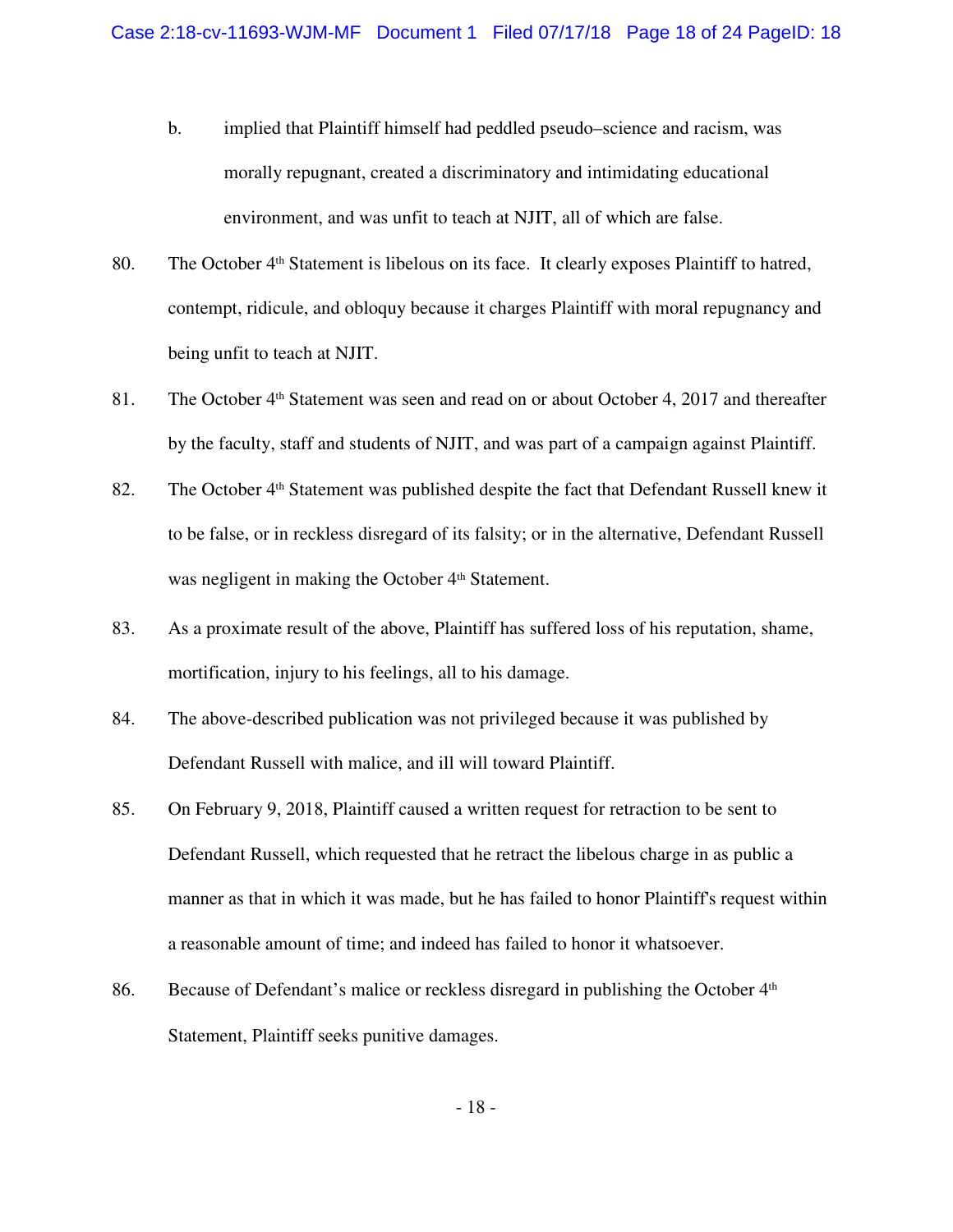87. Wherefore Plaintiff demands compensatory and punitive damages, jointly and severally, in an amount to be determined at trial; and for the costs of this action, attorney's fees and such other further and different relief as this court deems just and proper.

#### FOURTH CAUSE OF ACTION – DEFAMATION BY KLOBUCAR

- 88. Plaintiff repeats and realleges  $\mathbb{I}$  1–87 above.
- 89. On October 12, 2017, Defendant Klobucar caused the statement referenced in  $\P$ 48 above ("The October 12th Statement") to be published in "The Vector."
- 90. The October 12th Statement appeared in the school newspaper and was widely read by the faculty, staff and students of NJIT; and by diverse people on line.
- 91. The October 12<sup>th</sup> Statement referred to Plaintiff by name, was made of and concerning Plaintiff, and was so understood by those who read it.
- 92. The October 12<sup>th</sup> Statement:
	- a. implied that the sensationalized views attributed to Plaintiff in the snippet embedded in the New York Times Op-Ed of September 19, 2017 were truly and accurately attributed to Plaintiff, which is false.
	- b. stated and implied that Plaintiff himself was full of racism, hatred and bigotry, and was unfit to teach at NJIT, all of which are false.
- 93. The October 12<sup>th</sup> Statement is libelous on its face. It clearly exposes Plaintiff to hatred, contempt, ridicule, and obloquy because it charges Plaintiff with moral repugnancy, race hatred, and being unfit to teach at NJIT.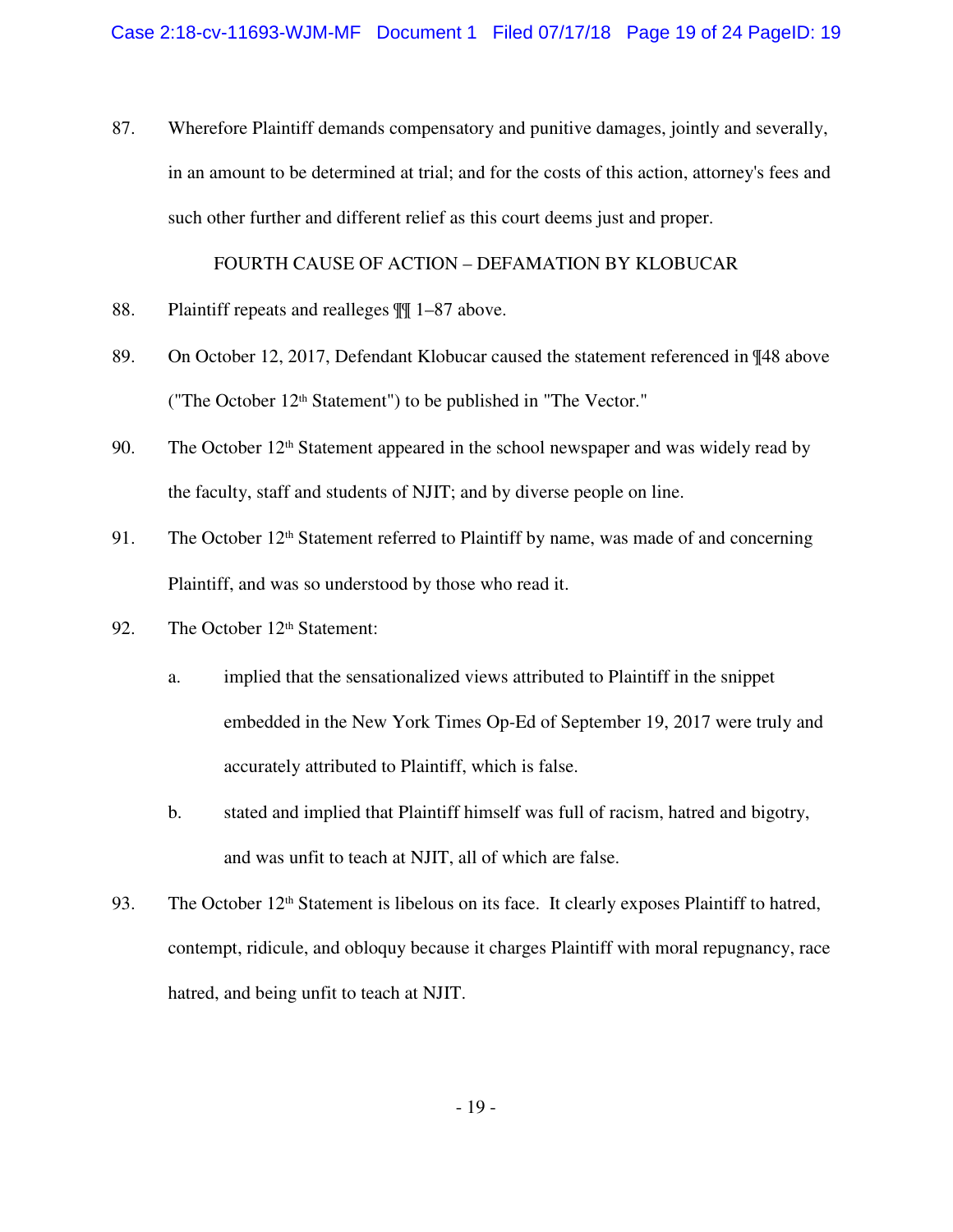- 94. The October 12<sup>th</sup> Statement was seen and read on or about October 12, 2017 and thereafter by the faculty, staff and students of NJIT, and was part of a campaign against Plaintiff.
- 95. The October 12<sup>th</sup> Statement was published despite the fact that Defendant Klobucar knew it to be false, or in reckless disregard of its falsity; or in the alternative, Defendant Klobucar was negligent in making the October  $12<sup>th</sup>$  Statement.
- 96. As a proximate result of the above, Plaintiff has suffered loss of his reputation, shame, mortification, injury to his feelings, all to his damage.
- 97. The above-described publication was not privileged because it was published by Defendant Klobucar with malice, and ill will toward Plaintiff.
- 98. On February 9, 2018, Plaintiff caused a written request for retraction to be sent to Defendant Klobucar, which requested that he retract the libelous charge in as public a manner as that in which it was made, but he has failed to honor Plaintiff's request within a reasonable amount of time; and indeed has failed to honor it whatsoever.
- 99. Because of Defendant's malice or reckless disregard in publishing the October 12<sup>th</sup> Statement, Plaintiff seeks punitive damages.
- 100. Wherefore Plaintiff demands compensatory and punitive damages, jointly and severally, in an amount to be determined at trial; and for the costs of this action, attorney's fees and such other further and different relief as this court deems just and proper.

#### FIFTH CAUSE OF ACTION – DEFAMATION BY MAHER

101. Plaintiff repeats and realleges ¶¶ 1–100 above.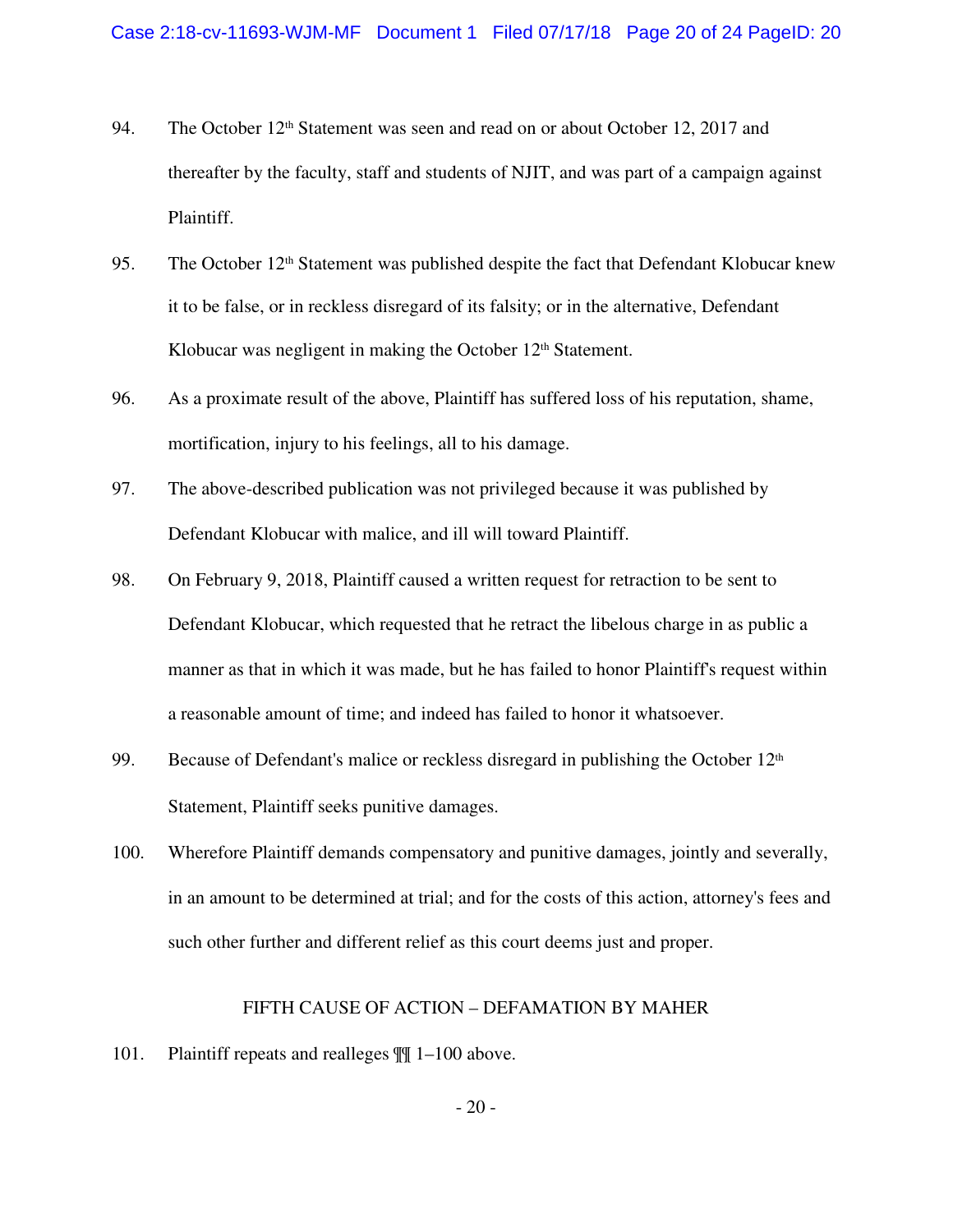- 102. On October 25, 2017, Defendant Maher caused the statement referenced in ¶49 above ("The October 25th Statement") to be published in "The Vector."
- 103. The October 25th Statement appeared in the school newspaper and was widely read by the faculty, staff and students of NJIT; and by diverse people on line.
- 104. The October 25<sup>th</sup> Statement referred to Plaintiff by name, was made of and concerning Plaintiff, and was so understood by those who read it.
- 105. The October 25<sup>th</sup> Statement:
	- a. implied that the sensationalized views attributed to Plaintiff in the snippet embedded in the New York Times Op-Ed of September 19, 2017 were truly and accurately attributed to Plaintiff, which is false.
	- b. stated and implied that Plaintiff was a white supremacist and enthusiastic about the redemption of Adolf Hitler as a world leader, which are false.
	- c. stated that Plaintiff was a proponent of racist ideology, which is false.
	- d. stated that Plaintiff peddled pseudo–science and racism, which is false.
	- e. implied that Plaintiff peddled racial theories equivalent to those underlying slavery, Jim Crow laws and the Holocaust, which is false.
	- f. attributed Plaintiff's views to prejudice and power, which is false.
	- g. implied that Plaintiff could not be trusted to educate the students of NJIT, which is false.
	- h. accused Plaintiff of creating a hostile learning environment for students of color in particular, which is false.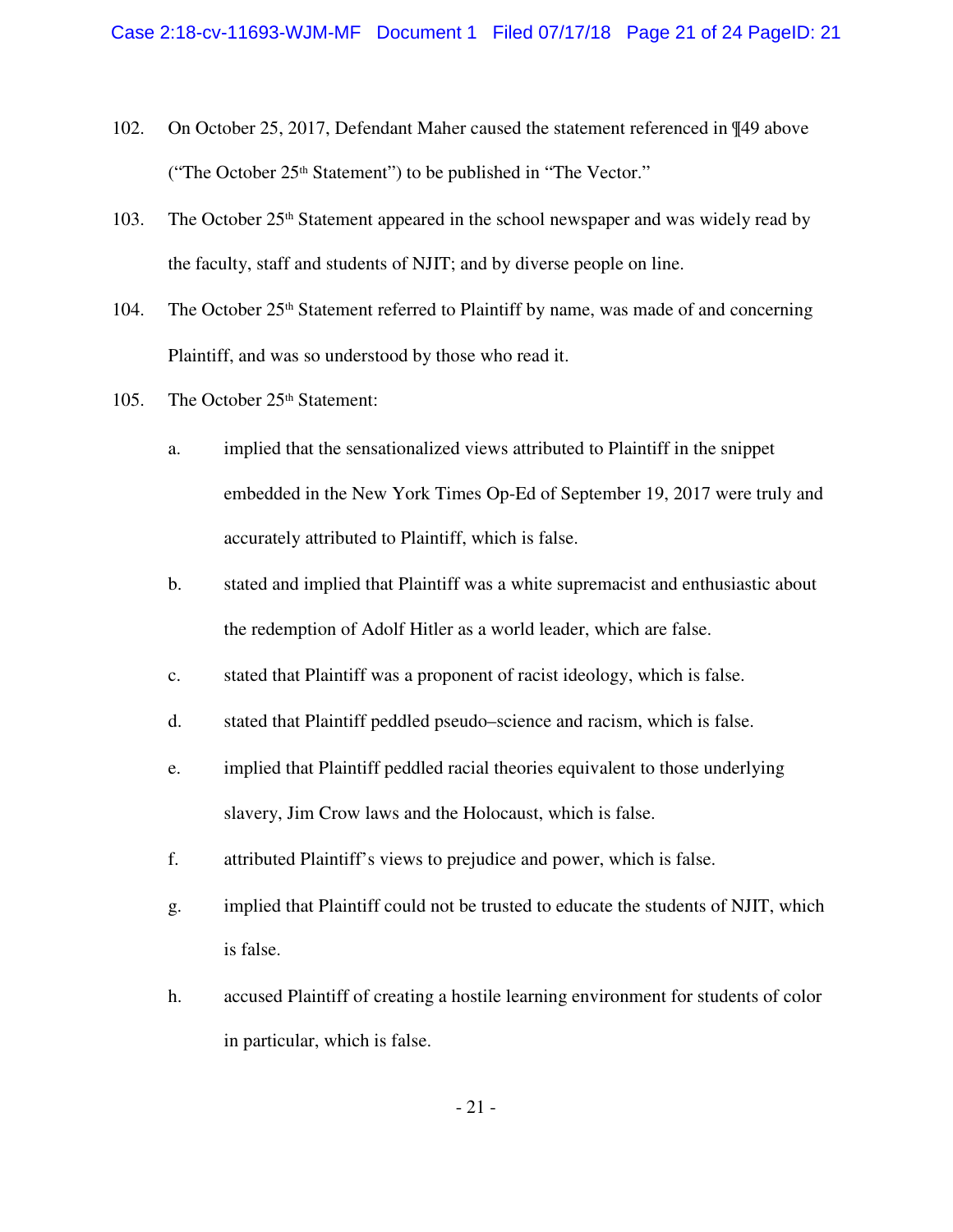- i. Moreover, the October  $25<sup>th</sup>$  Statement explicitly accused Plaintiff of creating said "hostile learning environment" through engaging in unorthodox thought, which – in addition to being absurd and manifestly false – is tantamount to accusing Plaintiff of "Thought Crime." It is an Orwellian accusation that exposes the reeking hypocrisy of an academic who has falsely wrapped himself in the mantle of academic freedom.
- j. asserted that Plaintiff's continued employment at NJIT legitimized discredited ideas that have no place in academia, which is false.
- 106. The October 25<sup>th</sup> Statement is libelous on its face. It clearly exposes Plaintiff to hatred, contempt, ridicule, and obloquy because it charges Plaintiff with moral repugnancy and being unfit to teach at NJIT and explicitly called for Plaintiff to be fired.
- 107. The October 25<sup>th</sup> Statement was seen and read on or about October 25, 2017 and thereafter by the faculty, staff and students of NJIT, and was part of a campaign against Plaintiff.
- 108. The October 25th Statement was published despite the fact that Defendant Maher knew it to be false, or in reckless disregard of its falsity; or in the alternative, Defendant Maher was negligent in making the October 25<sup>th</sup> Statement.
- 109. As a proximate result of the above, Plaintiff has suffered loss of his reputation, shame, mortification, injury to his feelings, all to his damage.
- 110. The above-described publication was not privileged because it was published by Defendant Maher with malice, and ill will toward Plaintiff.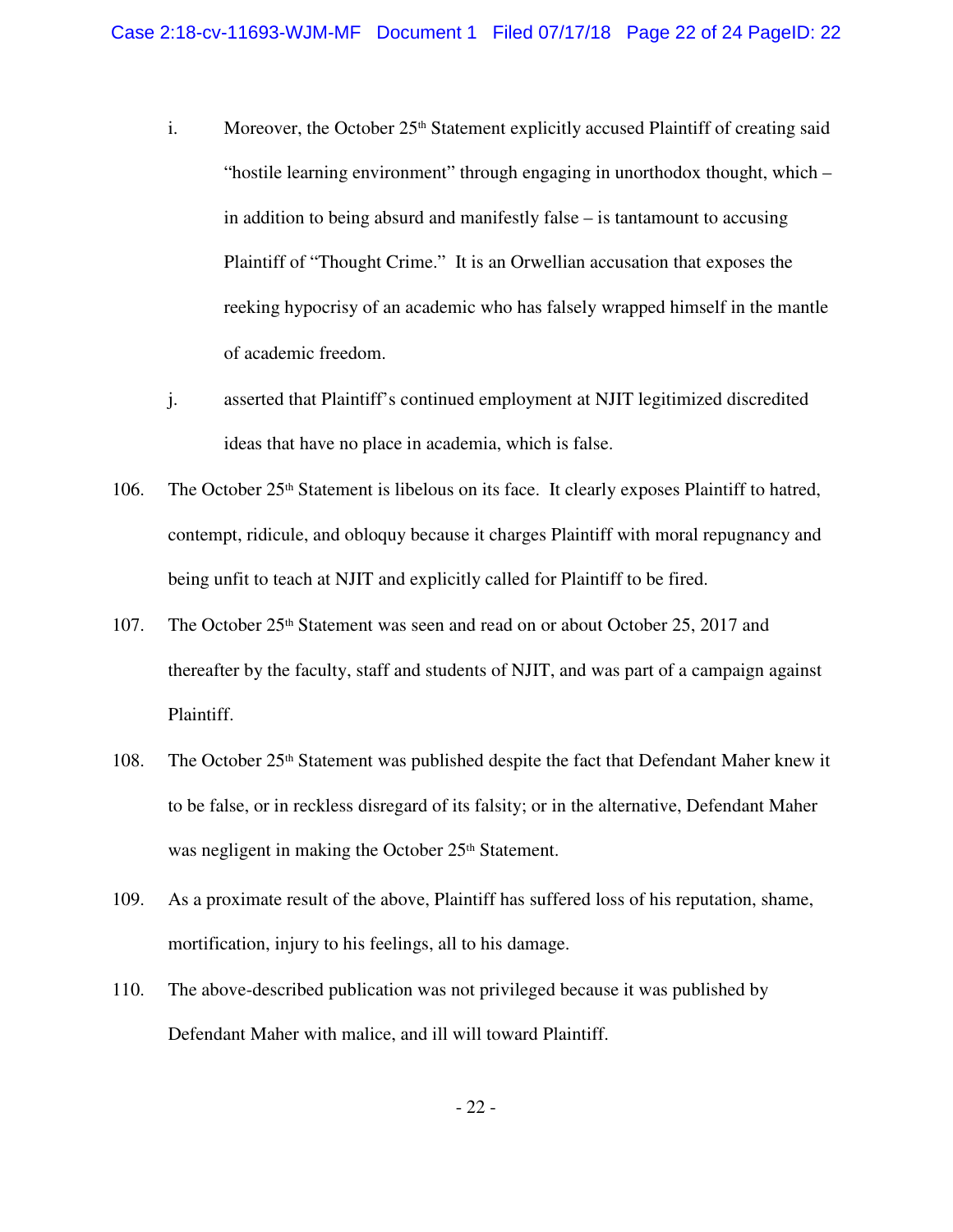- 111. On February 9, 2018, Plaintiff caused a written request for retraction to be sent to Defendant Maher, which requested that he retract the libelous charge in as public a manner as that in which it was made, but he has failed to honor Plaintiff's request within a reasonable amount of time; and indeed has failed to honor it whatsoever.
- 112. Because of Defendant's malice or reckless disregard in publishing the October  $25<sup>th</sup>$ Statement, Plaintiff seeks punitive damages.
- 113. Wherefore Plaintiff demands compensatory and punitive damages, jointly and severally, in an amount to be determined at trial; and for the costs of this action, attorney's fees and such other further and different relief as this court deems just and proper.

### WHEREFORE PLAINTIFF DEMANDS JUDGMENT:

- a. On the First Cause of Action, for compensatory and punitive damages in excess of Five Million Dollars, jointly and severally; and for the costs of this action, attorney's fees and such other further and different relief as this court deems just and proper.
- b. On the Second Cause of Action, for compensatory and punitive damages in excess of Five Million Dollars, jointly and severally; and for the costs of this action, attorney's fees and such other further and different relief as this court deems just and proper.
- c. On the Third Cause of Action, for compensatory and punitive damages in excess of Five Million Dollars, jointly and severally; and for the costs of this action,